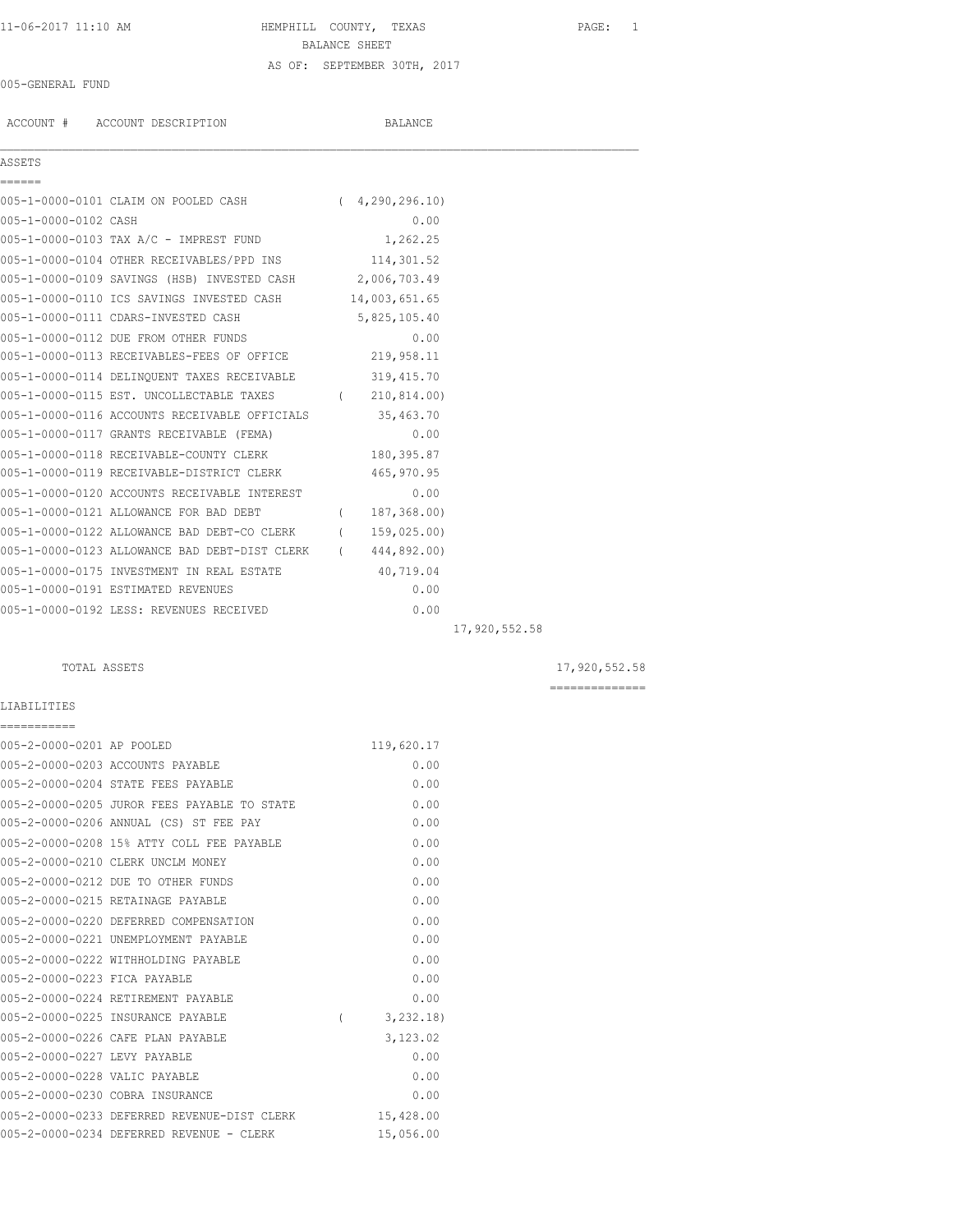# 11-06-2017 11:10 AM HEMPHILL COUNTY, TEXAS PAGE: 2 BALANCE SHEET AS OF: SEPTEMBER 30TH, 2017

### 005-GENERAL FUND

|                                | ACCOUNT # ACCOUNT DESCRIPTION                  | BALANCE   |  |
|--------------------------------|------------------------------------------------|-----------|--|
|                                | 005-2-0000-0236 DEFERRED REVENUE - JP          | 19,666.00 |  |
|                                | 005-2-0000-0238 DEFERRED TAX REVENUE           | 96,265.00 |  |
|                                | 005-2-0000-0261 SALES TAX REPORT               | 0.00      |  |
| 005-2-0000-0281 APPROPRIATIONS |                                                | 0.00      |  |
|                                | 005-2-0000-0282 LESS: EXPENDITURES             | 0.00      |  |
|                                | 005-2-0000-0283 LESS: ENCUMBRANCES             | 0.00      |  |
|                                | 005-2-0000-0290 PRIOR YR A/PAYABLE             | 0.00      |  |
|                                | 005-2-0000-0301 1-CCC COURT COSTS COLLECTED    | 0.00      |  |
|                                | 005-2-0000-0306 6-BAIL BOND FEE                | 0.00      |  |
|                                | 005-2-0000-0307 7-DNA CONVICTIONS              | 0.00      |  |
|                                | 005-2-0000-0308 8-DNA CS COMM. SUPERVISION     | 0.00      |  |
|                                | 005-2-0000-0309 9-DNA JV TESTING FEE JV        | 0.00      |  |
|                                | 005-2-0000-0310 10-EMS TRAMA FUND              | 0.00      |  |
|                                | 005-2-0000-0311 11-JPD-JUV PRO DIVERSION FEE   | 0.00      |  |
|                                | 005-2-0000-0312 12-JRF-JURY REIMBURSEMENT FEE  | 0.00      |  |
|                                | 005-2-0000-0313 13-IDF INDIGENT DEFENSE FEE    | 0.00      |  |
|                                | 005-2-0000-0314 14-MVF MOVING VIOLATION FEE    | 0.00      |  |
|                                | 005-2-0000-0315 15-STF STATE TRAFFIC FINE      | 0.00      |  |
|                                | 005-2-0000-0316 16-POF PEACE OFFICER FEES      | 0.00      |  |
|                                | 005-2-0000-0317 17-FTA FAILURE TO APPEAR       | 0.00      |  |
|                                | 005-2-0000-0318 18-JUD FUND CONSTITUTIONAL     | 0.00      |  |
|                                | 005-2-0000-0320 MCW-MOTOR CARRIER WT           | 0.00      |  |
|                                | 005-2-0000-0321 TP-TIME PAYMENT FEE            | 0.00      |  |
|                                | 005-2-0000-0322 DRF-DRIVING RECORDS FEE        | 0.00      |  |
|                                | 005-2-0000-0323 JS-JUDICIAL SUPPORT FEE        | 0.00      |  |
|                                | 005-2-0000-0324 TPDF-TRUANCY PREV DIV FUND     | 0.00      |  |
|                                | 005-2-0000-0325 SPECIALTY COURT                | 0.00      |  |
|                                | 005-2-0000-0326 7TH COURT OF APPEALS           | 0.00      |  |
| 005-2-0000-0327 OMNIBASE       |                                                | 0.00      |  |
| 005-2-0000-0328 PARKS&WILDLIFE |                                                | 0.00      |  |
|                                | 005-2-0000-0329 CHILD SAFETY SEAT              | 0.00      |  |
| 005-2-0000-0330 CISD           |                                                | 100.00    |  |
| 005-2-0000-0331 TRAILEE/CASA   |                                                | 0.00      |  |
|                                | 005-2-0000-0400 BIRTH-REMOTE ACCESS            | 0.00      |  |
|                                | 005-2-0000-0410 1-BIRTH CERTIFICATE FEE        | 0.00      |  |
|                                | 005-2-0000-0420 2-MLF MARRIAGE LICENSE FEE     | 0.00      |  |
|                                | 005-2-0000-0430 3-DIM DEC OF INFORMAL MARRIAGE | 0.00      |  |
|                                | 005-2-0000-0440 4-NDF NONDISCLOSURE FEES       | 0.00      |  |
|                                | 005-2-0000-0450 5-TCV-JUROR DONATIONS          | 0.00      |  |
|                                |                                                |           |  |
|                                | 005-2-0000-0460 6-JUSTICE CTS-INDIGENT LEGAL   | 0.00      |  |
|                                | 005-2-0000-0470 7A-STATUTORY PROBATE           | 0.00      |  |
|                                | 005-2-0000-0471 7B-JUDICIAL FUND FILING FEE    | 0.00      |  |
|                                | 005-2-0000-0480 8A-STATUTORY CO COURT          | 0.00      |  |
|                                | 005-2-0000-0481 8B-JUDICIAL FUND               | 0.00      |  |
|                                | 005-2-0000-0490 9A-CONSTITUTIONAL CO COURT     | 0.00      |  |
|                                | 005-2-0000-0491 9B-JUDICIAL FUND FILING FEE    | 0.00      |  |
| 005-2-0000-0492 10A-DIVORCE    |                                                | 0.00      |  |
|                                | 005-2-0000-0493 10B-OTHER THAN DIVORCE         | 0.00      |  |
|                                | 005-2-0000-0494 10C-INDIGENT LEGAL SERVICES    | 0.00      |  |
|                                | 005-2-0000-0495 11-JUDICIAL SUPPORT FEE        | 0.00      |  |
|                                | 005-2-0000-0496 SFP-ELECTRONIC FILING SYSTEM   | 0.00      |  |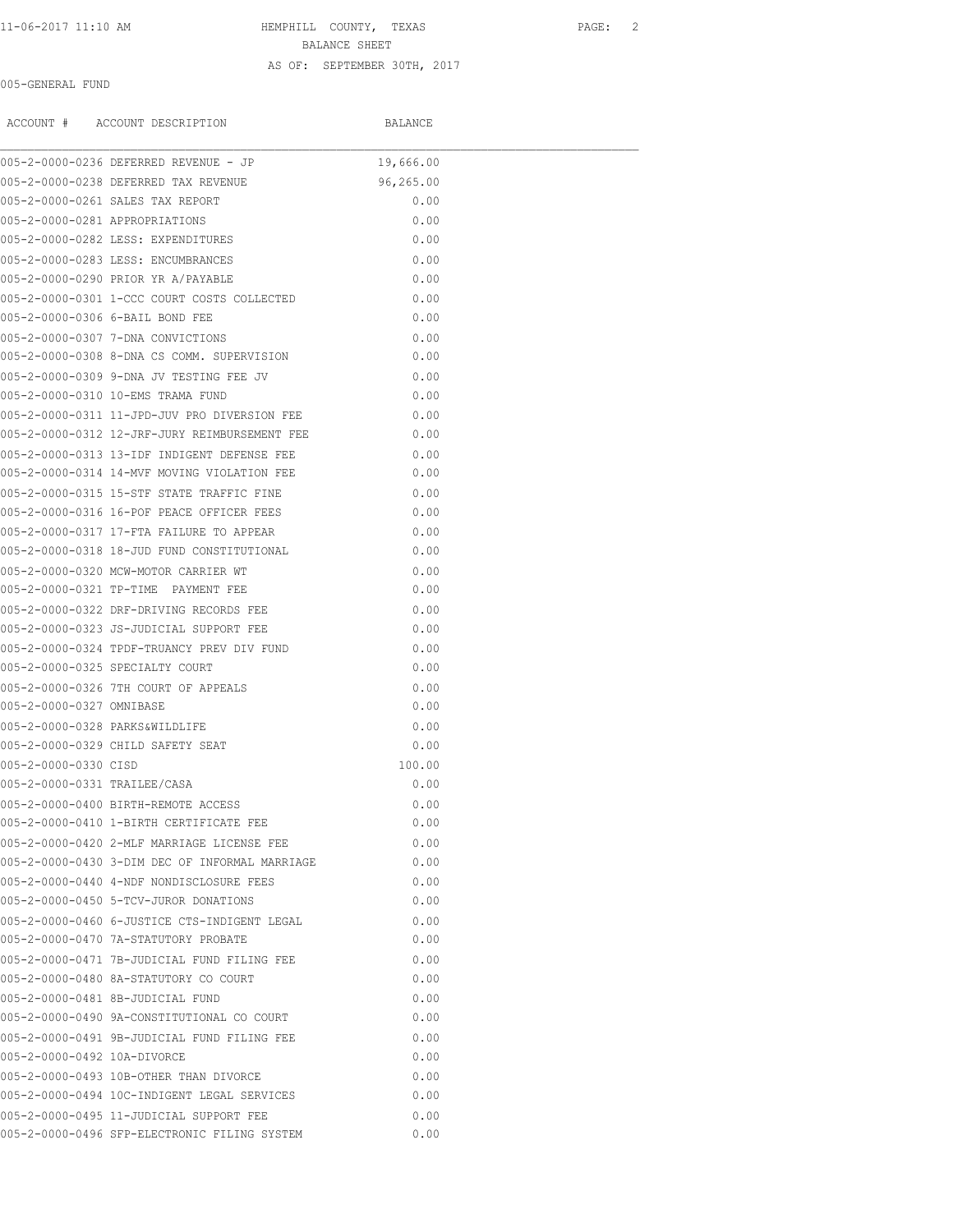#### 11-06-2017 11:10 AM HEMPHILL COUNTY, TEXAS PAGE: 3

BALANCE SHEET

AS OF: SEPTEMBER 30TH, 2017

005-GENERAL FUND

| ACCOUNT # ACCOUNT DESCRIPTION                     | BALANCE       |               |                                                                                                                                                                                                                                                                                                                                                                                                                                                                                        |
|---------------------------------------------------|---------------|---------------|----------------------------------------------------------------------------------------------------------------------------------------------------------------------------------------------------------------------------------------------------------------------------------------------------------------------------------------------------------------------------------------------------------------------------------------------------------------------------------------|
| 005-2-0000-0497 TEXAS HOME VISITING PROGRAM       | 17.08         |               |                                                                                                                                                                                                                                                                                                                                                                                                                                                                                        |
| 005-2-0000-0498 JUDICIAL AND COURT PERSONEL TR    | 0.00          |               |                                                                                                                                                                                                                                                                                                                                                                                                                                                                                        |
| 005-2-1510-0221 UNEMPLOYMENT PAYABLE              | 0.00          |               |                                                                                                                                                                                                                                                                                                                                                                                                                                                                                        |
| 005-2-1520-0221 UNEMPLOYMENT PAYABLE              | 0.00          |               |                                                                                                                                                                                                                                                                                                                                                                                                                                                                                        |
| 005-2-1530-0221 UNEMPLOYMENT PAYABLE              | 0.00          |               |                                                                                                                                                                                                                                                                                                                                                                                                                                                                                        |
| 005-2-1540-0221 UNEMPLOYMENT PAYABLE              | 0.00          |               |                                                                                                                                                                                                                                                                                                                                                                                                                                                                                        |
| 005-2-2410-0221 UNEMPLOYMENT PAYABLE              | 0.00          |               |                                                                                                                                                                                                                                                                                                                                                                                                                                                                                        |
| 005-2-2500-0221 UNEMPLOYMENT PAYABLE              | 0.00          |               |                                                                                                                                                                                                                                                                                                                                                                                                                                                                                        |
| 005-2-2550-0221 UNEMPLOYMENT PAYABLE              | 0.00          |               |                                                                                                                                                                                                                                                                                                                                                                                                                                                                                        |
| 005-2-2560-0221 UNEMPLOYMENT PAYABLE              | 0.00          |               |                                                                                                                                                                                                                                                                                                                                                                                                                                                                                        |
| 005-2-3500-0221 UNEMPLOYMENT PAYABLE              | 0.00          |               |                                                                                                                                                                                                                                                                                                                                                                                                                                                                                        |
| 005-2-3600-0221 UNEMPLOYMENT PAYABLE              | 0.00          |               |                                                                                                                                                                                                                                                                                                                                                                                                                                                                                        |
| 005-2-7001-0221 UNEMPLOYMENT PAYABLE              | 0.00          |               |                                                                                                                                                                                                                                                                                                                                                                                                                                                                                        |
| TOTAL LIABILITIES                                 |               | 266,043.09    |                                                                                                                                                                                                                                                                                                                                                                                                                                                                                        |
| EOUITY                                            |               |               |                                                                                                                                                                                                                                                                                                                                                                                                                                                                                        |
| ======                                            |               |               |                                                                                                                                                                                                                                                                                                                                                                                                                                                                                        |
| 005-3-0000-0301 CURRENT FUND BALANCE              | 16,655,687.68 |               |                                                                                                                                                                                                                                                                                                                                                                                                                                                                                        |
| 005-3-0000-0302 BUDGETED FUND BALANCE             | 0.00          |               |                                                                                                                                                                                                                                                                                                                                                                                                                                                                                        |
| TOTAL BEGINNING EQUITY                            | 16,655,687.68 |               |                                                                                                                                                                                                                                                                                                                                                                                                                                                                                        |
| TOTAL REVENUE                                     | 6,050,459.16  |               |                                                                                                                                                                                                                                                                                                                                                                                                                                                                                        |
| TOTAL EXPENSES                                    | 5,051,637.35  |               |                                                                                                                                                                                                                                                                                                                                                                                                                                                                                        |
| TOTAL REVENUE OVER/(UNDER) EXPENSES               | 998,821.81    |               |                                                                                                                                                                                                                                                                                                                                                                                                                                                                                        |
| TOTAL EQUITY & REV. OVER/(UNDER) EXP.             |               | 17,654,509.49 |                                                                                                                                                                                                                                                                                                                                                                                                                                                                                        |
| TOTAL LIABILITIES, EQUITY & REV.OVER/(UNDER) EXP. |               |               | 17,920,552.58                                                                                                                                                                                                                                                                                                                                                                                                                                                                          |
|                                                   |               |               | $\begin{array}{cccccccccc} \multicolumn{2}{c}{} & \multicolumn{2}{c}{} & \multicolumn{2}{c}{} & \multicolumn{2}{c}{} & \multicolumn{2}{c}{} & \multicolumn{2}{c}{} & \multicolumn{2}{c}{} & \multicolumn{2}{c}{} & \multicolumn{2}{c}{} & \multicolumn{2}{c}{} & \multicolumn{2}{c}{} & \multicolumn{2}{c}{} & \multicolumn{2}{c}{} & \multicolumn{2}{c}{} & \multicolumn{2}{c}{} & \multicolumn{2}{c}{} & \multicolumn{2}{c}{} & \multicolumn{2}{c}{} & \multicolumn{2}{c}{} & \mult$ |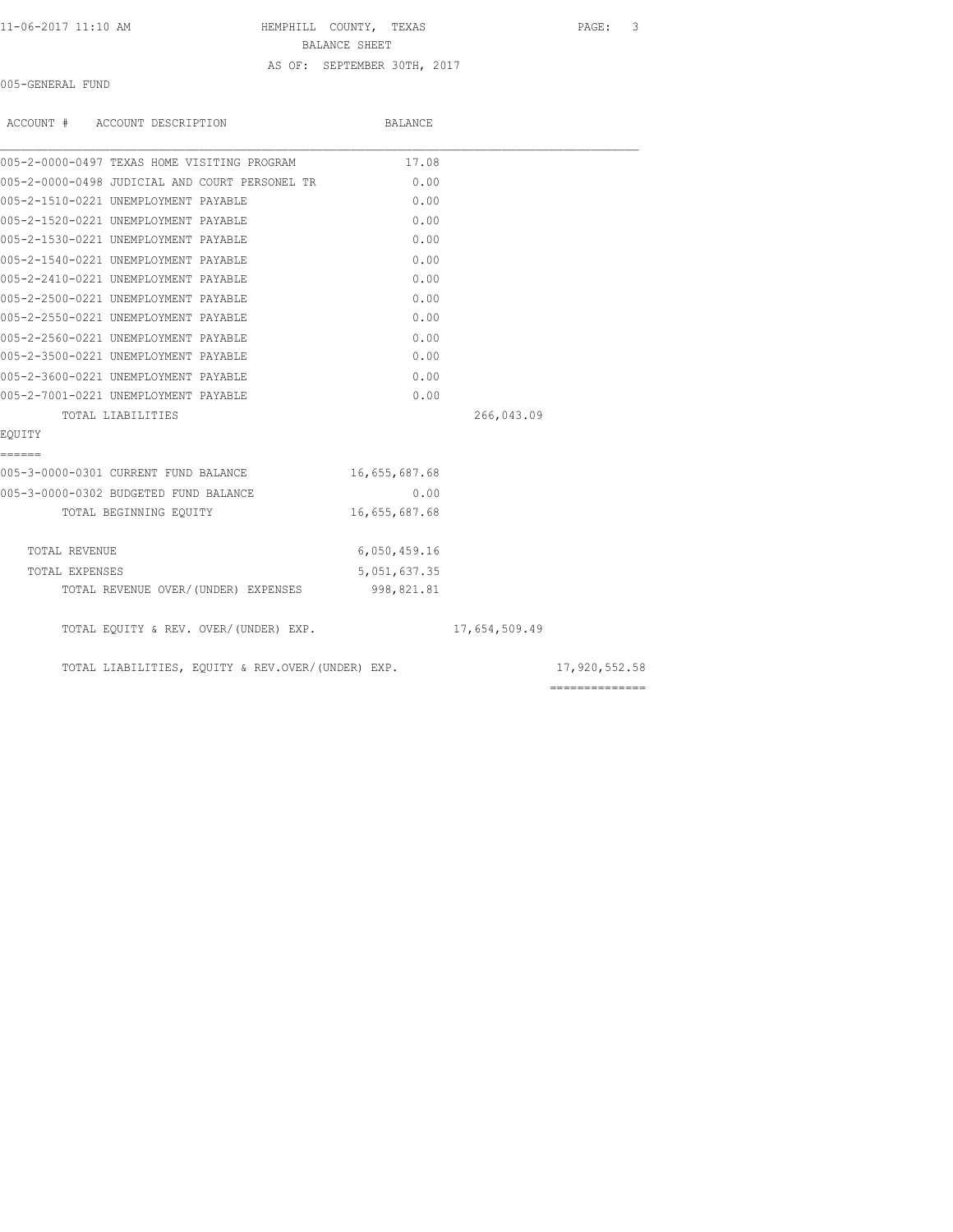| 11-06-2017 11:10 AM                        | HEMPHILL COUNTY, TEXAS<br>BALANCE SHEET |          |          | PAGE: 1        |
|--------------------------------------------|-----------------------------------------|----------|----------|----------------|
|                                            |                                         |          |          |                |
| 008-LAW LIBRARY                            | AS OF: SEPTEMBER 30TH, 2017             |          |          |                |
| ACCOUNT # ACCOUNT DESCRIPTION              |                                         | BALANCE  |          |                |
| ASSETS                                     |                                         |          |          |                |
| ======                                     |                                         |          |          |                |
| 008-1-0000-0101 CLAIM ON POOLED CASH       |                                         | 7,509.26 |          |                |
| 008-1-0000-0102 CASH - LAW LIBRARY         |                                         | 0.00     |          |                |
| 008-1-0000-0191 ESTIMATED REVENUES         |                                         | 0.00     |          |                |
| 008-1-0000-0192 LESS: REVENUES RECEIVED    |                                         | 0.00     |          |                |
|                                            |                                         |          | 7,509.26 |                |
| TOTAL ASSETS                               |                                         |          |          | 7,509.26       |
|                                            |                                         |          |          | ============== |
| LIABILITIES<br>===========                 |                                         |          |          |                |
| 008-2-0000-0201 AP POOLED                  |                                         | 0.00     |          |                |
| 008-2-0000-0203 ACOUNTS PAYABLE            |                                         | 0.00     |          |                |
| 008-2-0000-0222 PAYROLL W/H PAYABLE        |                                         | 0.00     |          |                |
| 008-2-0000-0223 PAYROLL FICA PAYABLE       |                                         | 0.00     |          |                |
| 008-2-0000-0224 PAYROLL RETIREMENT PAYABLE |                                         | 0.00     |          |                |
| 008-2-0000-0225 PAYROLL INSURANCE PAYABLE  |                                         | 0.00     |          |                |
| 008-2-0000-0281 APPROPRIATIONS             |                                         | 0.00     |          |                |
| 008-2-0000-0282 LESS: EXPENDITURES         |                                         | 0.00     |          |                |
| 008-2-0000-0283 LESS: ENCUMBRANCES         |                                         | 0.00     |          |                |
| 008-2-0000-0290 PRIOR YEAR PAYABLES        |                                         | 0.00     |          |                |
| TOTAL LIABILITIES                          |                                         |          | 0.00     |                |
| EQUITY                                     |                                         |          |          |                |
| ------                                     |                                         |          |          |                |
| 008-3-0000-0301 CURRENT FUND BALANCE       |                                         | 5,255.26 |          |                |
| 008-3-0000-0302 BUDGETED FUND BALANCE      |                                         | 0.00     |          |                |
| TOTAL BEGINNING EQUITY                     |                                         | 5,255.26 |          |                |
| TOTAL REVENUE                              |                                         | 2,940.00 |          |                |
| TOTAL EXPENSES                             |                                         | 686.00   |          |                |
| TOTAL REVENUE OVER/(UNDER) EXPENSES        |                                         | 2,254.00 |          |                |
| TOTAL EQUITY & REV. OVER/(UNDER) EXP.      |                                         |          | 7,509.26 |                |

TOTAL LIABILITIES, EQUITY & REV.OVER/(UNDER) EXP.  $7,509.26$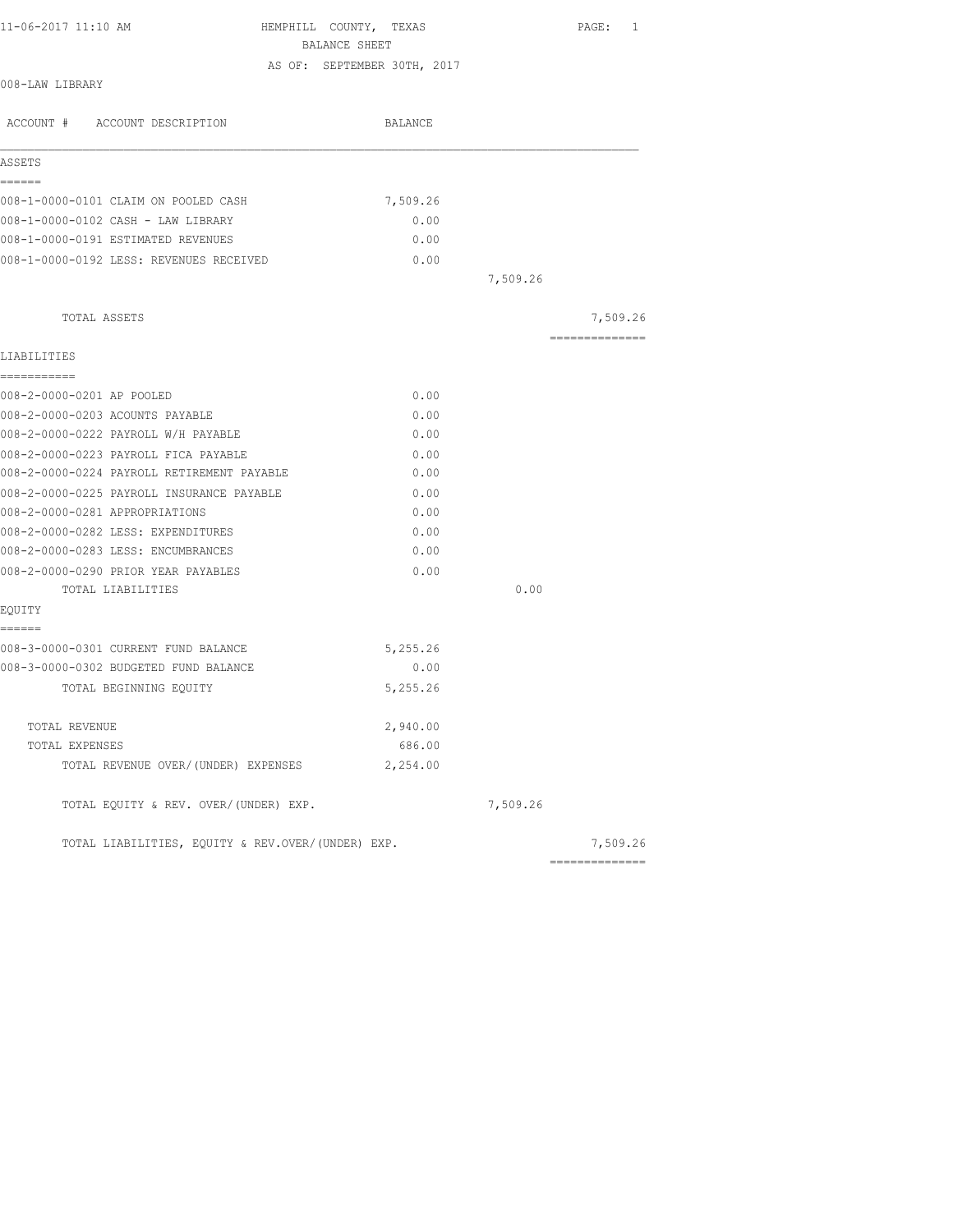| 11-06-2017 11:10 AM                               | HEMPHILL COUNTY, TEXAS<br>BALANCE SHEET |            | PAGE: 1                      |
|---------------------------------------------------|-----------------------------------------|------------|------------------------------|
|                                                   | AS OF: SEPTEMBER 30TH, 2017             |            |                              |
| 009-SECURITY FEE                                  |                                         |            |                              |
| ACCOUNT # ACCOUNT DESCRIPTION                     | BALANCE                                 |            |                              |
| ASSETS                                            |                                         |            |                              |
| ======                                            |                                         |            |                              |
| 009-1-0000-0101 CLAIM ON POOLED CASH              | 66, 347.46                              |            |                              |
| 009-1-0000-0102 CASH - COUNTY - SECURITY FEE      | 0.00                                    |            |                              |
| 009-1-0000-0191 ESTIMATED REVENUES                | 0.00                                    |            |                              |
| 009-1-0000-0192 LESS: REVENUES RECEIVED           | 0.00                                    |            |                              |
|                                                   |                                         | 66,347.46  |                              |
| TOTAL ASSETS                                      |                                         |            | 66, 347.46                   |
| LIABILITIES                                       |                                         |            | --------------               |
| ===========                                       |                                         |            |                              |
| 009-2-0000-0201 AP POOLED                         | 0.00                                    |            |                              |
| 009-2-0000-0203 ACOUNTS PAYABLE                   | 0.00                                    |            |                              |
| 009-2-0000-0222 PAYROLL W/H PAYABLE               | 0.00                                    |            |                              |
| 009-2-0000-0223 PAYROLL FICA PAYABLE              | 0.00                                    |            |                              |
| 009-2-0000-0224 PAYROLL RETIREMENT PAYABLE        | 0.00                                    |            |                              |
| 009-2-0000-0225 PAYROLL INSURANCE PAYABLE         | 0.00                                    |            |                              |
| 009-2-0000-0281 APPROPRIATIONS                    | 0.00                                    |            |                              |
| 009-2-0000-0282 LESS: EXPENDITURES                | 0.00                                    |            |                              |
| 009-2-0000-0283 LESS: ENCUMBRANCES                | 0.00                                    |            |                              |
| 009-2-0000-0290 PRIOR YR A/PAYABLE                | 0.00                                    |            |                              |
| TOTAL LIABILITIES                                 |                                         | 0.00       |                              |
| EQUITY<br>======                                  |                                         |            |                              |
| 009-3-0000-0301 CURRENT FUND BALANCE              | 62,060.38                               |            |                              |
| 009-3-0000-0302 BUDGETED FUND BALANCE             | 0.00                                    |            |                              |
| TOTAL BEGINNING EQUITY                            | 62,060.38                               |            |                              |
| TOTAL REVENUE                                     | 4,287.08                                |            |                              |
| TOTAL EXPENSES                                    | 0.00                                    |            |                              |
| TOTAL REVENUE OVER/(UNDER) EXPENSES               | 4,287.08                                |            |                              |
| TOTAL EQUITY & REV. OVER/(UNDER) EXP.             |                                         | 66, 347.46 |                              |
| TOTAL LIABILITIES, EQUITY & REV.OVER/(UNDER) EXP. |                                         |            | 66, 347.46<br>============== |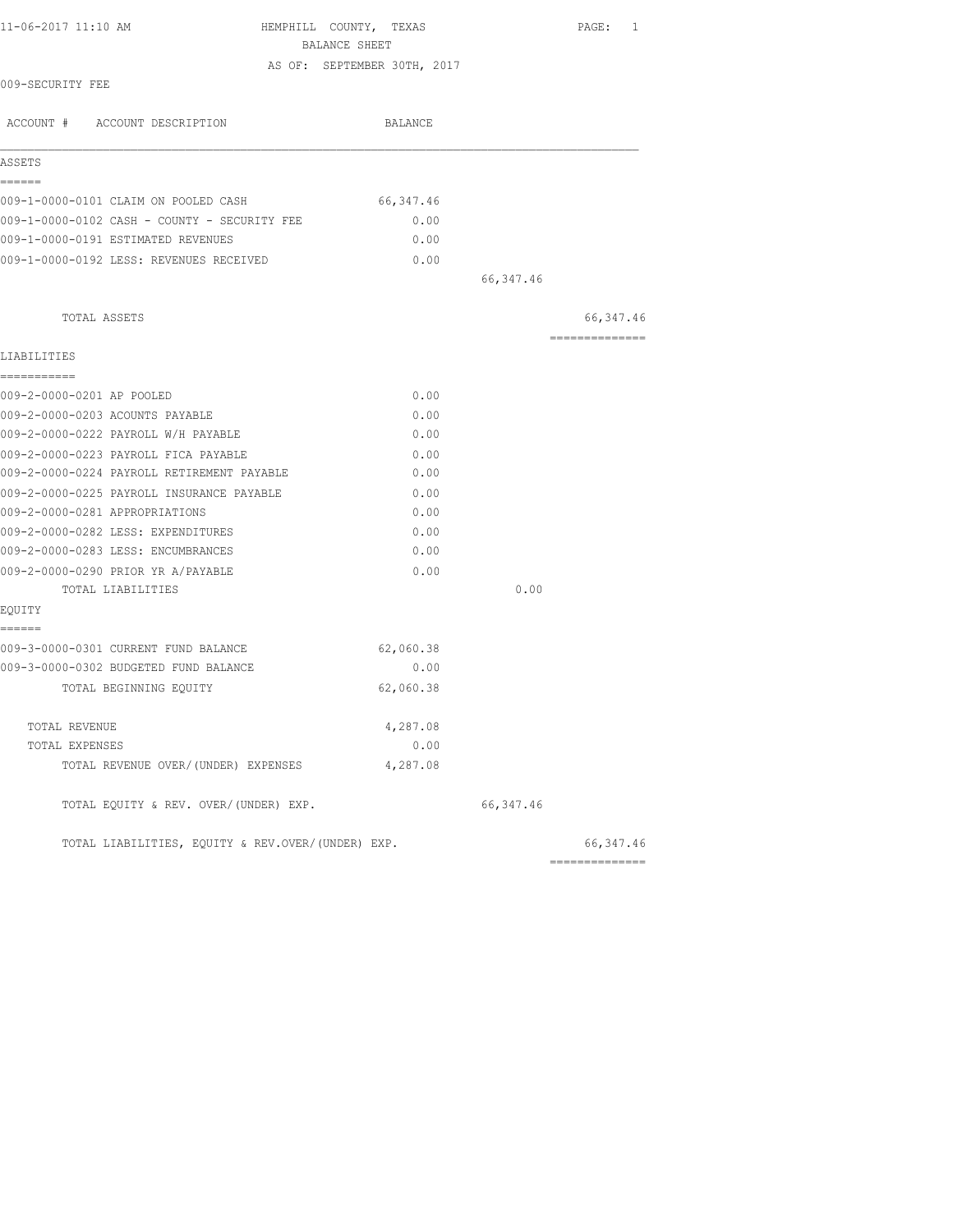| 11-06-2017 11:10 AM |  |  |
|---------------------|--|--|
|---------------------|--|--|

HEMPHILL COUNTY, TEXAS PAGE: 1 BALANCE SHEET AS OF: SEPTEMBER 30TH, 2017

### 010-AIRPORT

| ACCOUNT # ACCOUNT DESCRIPTION                     | <b>BALANCE</b>         |                 |
|---------------------------------------------------|------------------------|-----------------|
| ASSETS<br>------                                  |                        |                 |
| 010-1-0000-0102 CASH - AIRPORT                    | 323, 348.42            |                 |
| 010-1-0000-0104 AIRPORT PREPAID INSURANCE         | 0.00                   |                 |
| 010-1-0000-0110 INVESTED CASH/YR 2000             | 0.00                   |                 |
| 010-1-0000-0111 INVESTED CASH/AIRPORT             | 0.00                   |                 |
| 010-1-0000-0191 ESTIMATED REVENUES                | 0.00                   |                 |
| 010-1-0000-0192 LESS: REVENUES RECEIVED           | 0.00                   | 323, 348.42     |
|                                                   |                        |                 |
| TOTAL ASSETS                                      |                        | 323, 348.42     |
| LIABILITIES                                       |                        | --------------- |
| -----------<br>010-2-0000-0203 ACCOUNTS PAYABLE   | 211.94                 |                 |
| 010-2-0000-0222 PAYROLL W/H PAYABLE               | 0.00                   |                 |
| 010-2-0000-0223 PAYROLL FICA PAYABLE              | 0.00                   |                 |
| 010-2-0000-0224 PAYROLL RETIREMENT PAYABLE        | 0.00                   |                 |
| 010-2-0000-0225 PAYROLL INSURANCE PAYABLE         | 0.00                   |                 |
| 010-2-0000-0235 DUE TO GENERAL FUND               | 0.00                   |                 |
| 010-2-0000-0281 APPROPRIATIONS                    | 0.00                   |                 |
| 010-2-0000-0282 LESS: EXPENDITURES                | 0.00                   |                 |
| 010-2-0000-0283 LESS: ENCUMBRANCES                | 0.00                   |                 |
| 010-2-0000-0290 PRIOR YR A/PAYABLE                | 50,000.00)<br>$\left($ |                 |
| TOTAL LIABILITIES                                 | $\left($               | 49,788.06)      |
| EQUITY<br>------                                  |                        |                 |
| 010-3-0000-0301 CURRENT FUND BALANCE              | 347,259.19             |                 |
| 010-3-0000-0302 BUDGETED FUND BALANCE             | 0.00                   |                 |
| TOTAL BEGINNING EQUITY                            | 347,259.19             |                 |
| TOTAL REVENUE                                     | 215,774.79             |                 |
| TOTAL EXPENSES                                    | 189,897.50             |                 |
| TOTAL REVENUE OVER/(UNDER) EXPENSES               | 25,877.29              |                 |
| TOTAL EQUITY & REV. OVER/(UNDER) EXP.             |                        | 373, 136.48     |
| TOTAL LIABILITIES, EQUITY & REV.OVER/(UNDER) EXP. |                        | 323, 348.42     |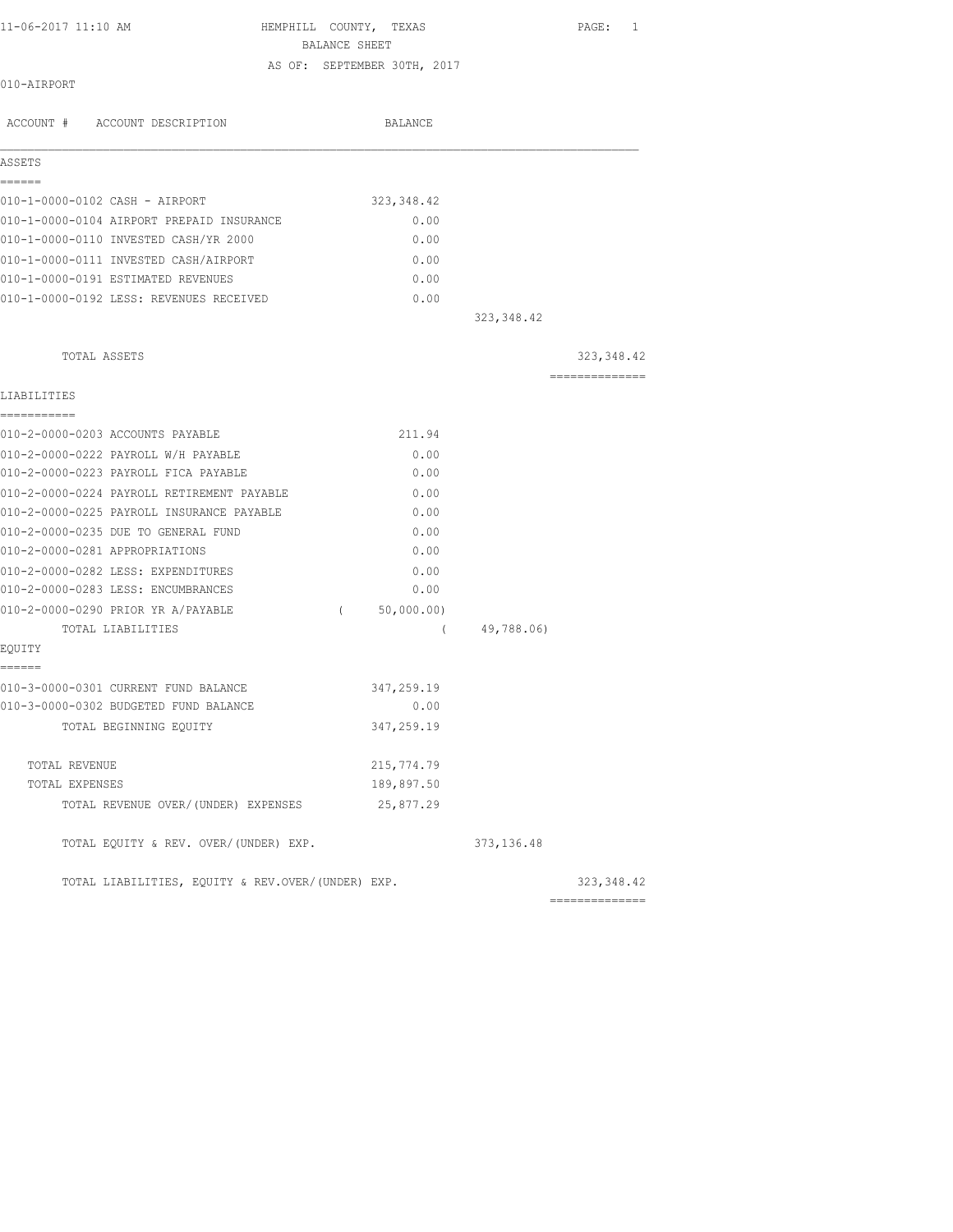| 11-06-2017 11:10 AM | HEMPHILL COUNTY, | TEXAS | PAGE: |  |
|---------------------|------------------|-------|-------|--|

BALANCE SHEET

AS OF: SEPTEMBER 30TH, 2017

011-ROAD & BRIDGE PCT 1

| ACCOUNT # ACCOUNT DESCRIPTION                             | <b>BALANCE</b>           |            |                 |
|-----------------------------------------------------------|--------------------------|------------|-----------------|
| ASSETS                                                    |                          |            |                 |
|                                                           |                          |            |                 |
| 011-1-0000-0101 CLAIM ON POOLED CASH                      | 945, 994.51              |            |                 |
| 011-1-0000-0102 CASH - ROAD & BRIDGE PCT 1                | 0.00                     |            |                 |
| 011-1-0000-0104 PCT 1 PREPAID INSURANCE                   | 432.12                   |            |                 |
| 011-1-0000-0110 INVESTMENTS                               | 0.00                     |            |                 |
| 011-1-0000-0118 PROPERTY TAX RECEIVABLE                   | 16, 118.62               |            |                 |
| 011-1-0000-0121 ALLOWANCE FOR BAD DEBT                    | 10,638.21)<br>$\sqrt{2}$ |            |                 |
| 011-1-0000-0191 ESTIMATED REVENUES                        | 0.00                     |            |                 |
| 011-1-0000-0192 LESS: REVENUES RECEIVED                   | 0.00                     |            |                 |
|                                                           |                          | 951,907.04 |                 |
| TOTAL ASSETS                                              |                          |            | 951,907.04      |
| LIABILITIES                                               |                          |            |                 |
| 011-2-0000-0201 AP POOLED                                 | 13,710.64                |            |                 |
| 011-2-0000-0203 ACOUNTS PAYABLE                           | 0.00                     |            |                 |
| 011-2-0000-0211 DUE FROM OTHER FUNDS                      | 0.00                     |            |                 |
| 011-2-0000-0220 DEFERRED COMPENSATION                     | 0.00                     |            |                 |
| 011-2-0000-0222 WITHHOLDING PAYABLE                       | 0.00                     |            |                 |
| 011-2-0000-0223 FICA PAYABLE                              | 0.00                     |            |                 |
| 011-2-0000-0224 RETIREMENT PAYABLE                        | 0.00                     |            |                 |
| 011-2-0000-0225 INSURANCE PAYABLE                         | 9.10                     |            |                 |
| 011-2-0000-0226 CAFE PLAN PAYABLE                         | $\left($<br>354.31)      |            |                 |
| 011-2-0000-0228 VALIC PAYABLE                             |                          |            |                 |
| 011-2-0000-0230 DEFERRED REVENUE                          | 0.00                     |            |                 |
|                                                           | 4,830.05                 |            |                 |
| 011-2-0000-0281 APPROPRIATIONS                            | 0.00                     |            |                 |
| 011-2-0000-0282 LESS: EXPENDITURES                        | 0.00                     |            |                 |
| 011-2-0000-0283 LESS: ENCUMBRANCES                        | 0.00                     |            |                 |
| 011-2-0000-0290 PRIOR YR A/PAYABLE                        | 0.00                     |            |                 |
| 011-2-4011-0221 UNEMPLOYMENT PAYABLE<br>TOTAL LIABILITIES | 0.00                     | 18,195.48  |                 |
| EQUITY                                                    |                          |            |                 |
| ======                                                    |                          |            |                 |
| 011-3-0000-0301 CURRENT FUND BALANCE                      | 917, 611.42              |            |                 |
| 011-3-0000-0302 BUDGETED FUND BALANCE                     | 0.00                     |            |                 |
| TOTAL BEGINNING EQUITY                                    | 917, 611.42              |            |                 |
| TOTAL REVENUE                                             | 340,859.56               |            |                 |
| TOTAL EXPENSES                                            | 324,759.42               |            |                 |
| TOTAL REVENUE OVER/(UNDER) EXPENSES                       | 16,100.14                |            |                 |
| TOTAL EQUITY & REV. OVER/(UNDER) EXP.                     |                          | 933,711.56 |                 |
| TOTAL LIABILITIES, EQUITY & REV.OVER/(UNDER) EXP.         |                          |            | 951,907.04      |
|                                                           |                          |            | --------------- |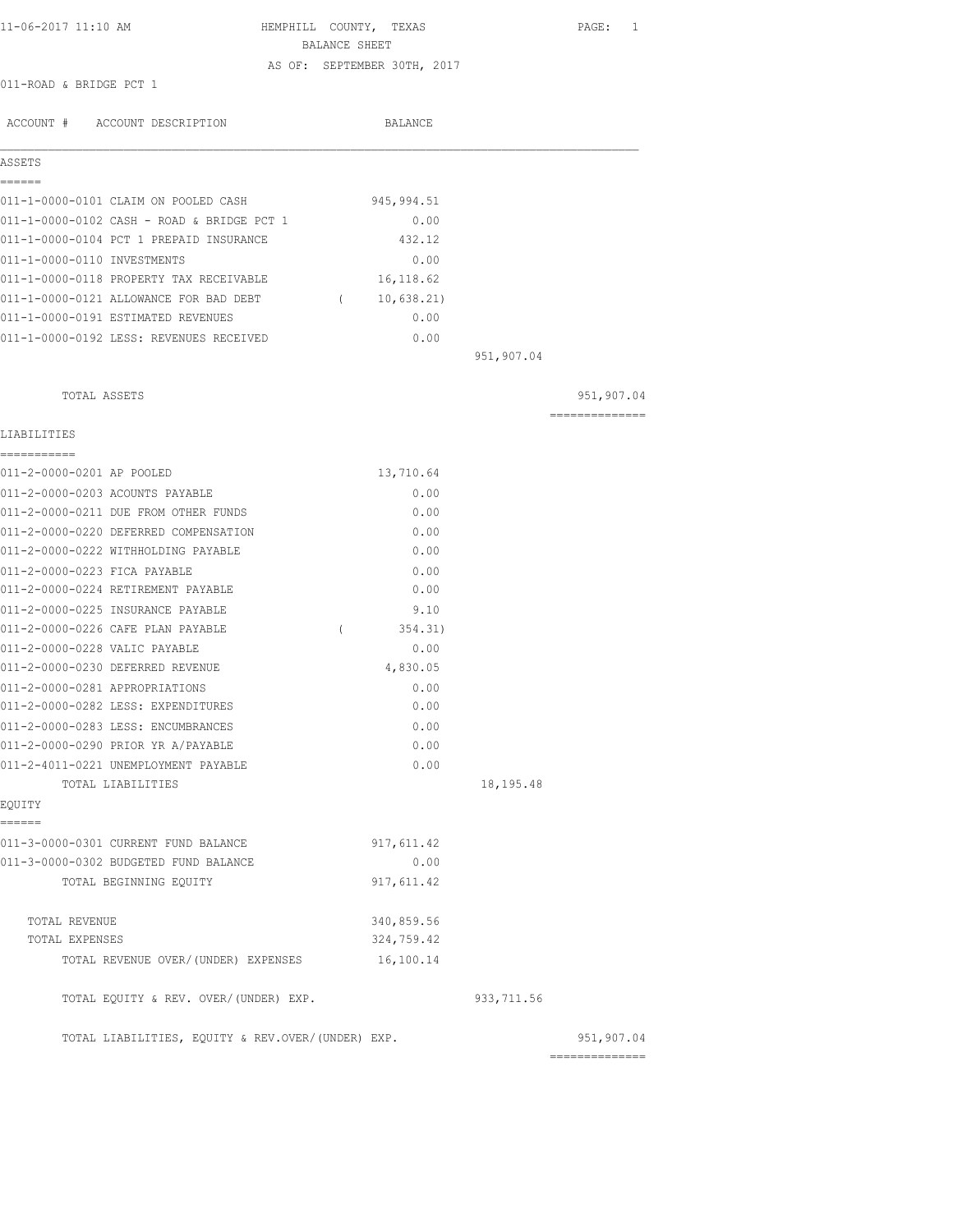| 11-06-2017 11:10 AM                            | HEMPHILL COUNTY, TEXAS<br>PAGE: 1 |
|------------------------------------------------|-----------------------------------|
|                                                | BALANCE SHEET                     |
|                                                | AS OF: SEPTEMBER 30TH, 2017       |
| 012-ROAD & BRIDGE PCT 2                        |                                   |
| ACCOUNT # ACCOUNT DESCRIPTION                  | BALANCE                           |
| ASSETS                                         |                                   |
| ======<br>012-1-0000-0101 CLAIM ON POOLED CASH | 1,355,778.55                      |
| 012-1-0000-0102 CASH - ROAD & BRIDGE PCT 2     | 0.00                              |
| 012-1-0000-0104 PCT 2 PREPAID INSURANCE        | 432.12                            |
| 012-1-0000-0110 INVESTMENTS                    | 0.00                              |
| 012-1-0000-0118 PROPERTY TAX RECEIVABLE        | 17,095.51                         |
| 012-1-0000-0121 ALLOWANCE FOR BAD DEBT         | 11,282.95)<br>$\sqrt{2}$          |
| 012-1-0000-0191 ESTIMATED REVENUES             | 0.00                              |
| 012-1-0000-0192 LESS: REVENUES RECEIVED        | 0.00                              |
|                                                | 1,362,023.23                      |
| TOTAL ASSETS                                   | 1,362,023.23                      |
| LIABILITIES                                    | ---------------                   |
| 012-2-0000-0201 AP POOLED                      | 16,233.27                         |
| 012-2-0000-0203 ACOUNTS PAYABLE                | 0.00                              |
| 012-2-0000-0211 DUE FROM OTHER FUNDS           | 0.00                              |
| 012-2-0000-0220 DEFERRED COMPENSATION          | 0.00                              |
| 012-2-0000-0222 WITHHOLDING PAYABLE            | 0.00                              |
| 012-2-0000-0223 FICA PAYABLE                   | 0.00                              |
| 012-2-0000-0224 RETIREMENT PAYABLE             | 0.00                              |
| 012-2-0000-0225 INSURANCE PAYABLE              | 22.70)<br>$\left($                |
| 012-2-0000-0226 CAFE PLAN PAYABLE              | 210.00                            |
| 012-2-0000-0227 LEVY PAYABLE                   | 598.00                            |
| 012-2-0000-0228 VAL DEF                        | 0.00                              |
| 012-2-0000-0230 DEFERRED REVENUE               | 5,122.78                          |
| 012-2-0000-0281 APPROPRIATIONS                 | 0.00                              |
| 012-2-0000-0282 LESS: EXPENDITURES             | 0.00                              |
| 012-2-0000-0283 LESS: ENCUMBRANCES             | 0.00                              |
| 012-2-0000-0290 PRIOR YR A/PAYABLE             | 0.00                              |
| 012-2-4012-0221 UNEMPLOYMENT PAYABLE           | 0.00                              |
| TOTAL LIABILITIES                              | 22, 141.35                        |
| EQUITY                                         |                                   |
| ======<br>012-3-0000-0301 CURRENT FUND BALANCE | 1,252,740.87                      |
| 012-3-0000-0302 BUDGETED FUND BALANCE          | 0.00                              |
| TOTAL BEGINNING EQUITY                         | 1,252,740.87                      |
| TOTAL REVENUE                                  | 361,697.98                        |
| TOTAL EXPENSES                                 | 274,556.97                        |
| TOTAL REVENUE OVER/ (UNDER) EXPENSES           | 87,141.01                         |
| TOTAL EQUITY & REV. OVER/(UNDER) EXP.          | 1,339,881.88                      |

TOTAL LIABILITIES, EQUITY & REV.OVER/(UNDER) EXP. 1,362,023.23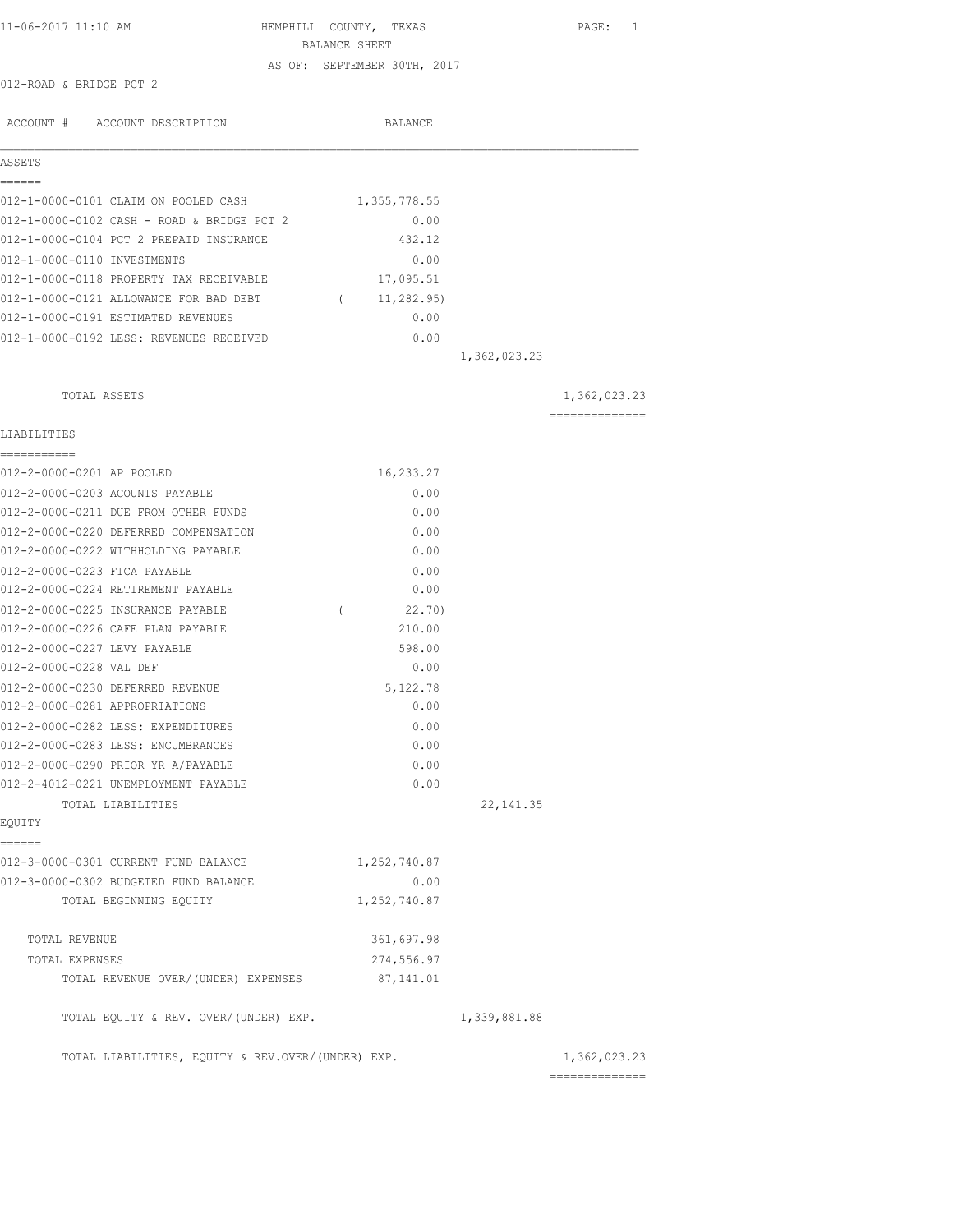| 11-06-2017 11:10 AM                                                        | HEMPHILL COUNTY, TEXAS<br>BALANCE SHEET |                | PAGE: 1        |
|----------------------------------------------------------------------------|-----------------------------------------|----------------|----------------|
|                                                                            |                                         |                |                |
| 013-ROAD & BRIDGE PCT 3                                                    | AS OF: SEPTEMBER 30TH, 2017             |                |                |
|                                                                            |                                         |                |                |
| ACCOUNT # ACCOUNT DESCRIPTION                                              | BALANCE                                 |                |                |
| ASSETS                                                                     |                                         |                |                |
| ------<br>013-1-0000-0101 CLAIM ON POOLED CASH                             | 1,220,512.60                            |                |                |
| 013-1-0000-0102 CASH - ROAD & BRIDGE PCT 3                                 | 0.00                                    |                |                |
| 013-1-0000-0104 PCT 3 PREPAID INSURANCE                                    | 720.20                                  |                |                |
|                                                                            |                                         |                |                |
| 013-1-0000-0110 INVESTMENTS                                                | 0.00                                    |                |                |
| 013-1-0000-0118 PROPERTY TAX RECEIVABLE                                    | 34,191.01                               |                |                |
| 013-1-0000-0121 ALLOWANCE FOR BAD DEBT                                     | 22,565.90)<br>$\sqrt{2}$                |                |                |
| 013-1-0000-0191 ESTIMATED REVENUES                                         | 0.00                                    |                |                |
| 013-1-0000-0192 LESS: REVENUES RECEIVED                                    | 0.00                                    |                |                |
|                                                                            |                                         | 1,232,857.91   |                |
| TOTAL ASSETS                                                               |                                         |                | 1,232,857.91   |
| LIABILITIES                                                                |                                         |                | ============== |
| -----------                                                                |                                         |                |                |
| 013-2-0000-0201 AP POOLED                                                  | 31,189.80                               |                |                |
| 013-2-0000-0203 ACOUNTS PAYABLE                                            | 0.00                                    |                |                |
| 013-2-0000-0211 DUE FROM OTHER FUNDS                                       | 0.00                                    |                |                |
| 013-2-0000-0222 WITHHOLDING PAYABLE                                        | 0.00                                    |                |                |
| 013-2-0000-0223 FICA PAYABLE                                               | 0.00                                    |                |                |
| 013-2-0000-0224 RETIREMENT PAYABLE                                         | 0.00                                    |                |                |
| 013-2-0000-0225 INSURANCE PAYABLE                                          | 20.10)<br>$\left($                      |                |                |
| 013-2-0000-0226 CAFE PLAN PAYABLE                                          | 767.92)<br>$\left($                     |                |                |
| 013-2-0000-0227 LEVY PAYABLE                                               | 0.00                                    |                |                |
| 013-2-0000-0230 DEFERRED REVENUE                                           | 10,245.55                               |                |                |
| 013-2-0000-0281 APPROPRIATIONS                                             | 0.00                                    |                |                |
| 013-2-0000-0282 LESS: EXPENDITURES                                         | 0.00                                    |                |                |
| 013-2-0000-0283 LESS: ENCUMBRANCES                                         | 0.00                                    |                |                |
|                                                                            |                                         |                |                |
| 013-2-0000-0290 PRIOR YR A/PAYABLE<br>013-2-4013-0221 UNEMPLOYMENT PAYABLE | 0.00<br>0.00                            |                |                |
|                                                                            |                                         |                |                |
| TOTAL LIABILITIES<br>EQUITY                                                |                                         | 40,647.33      |                |
| ======                                                                     |                                         |                |                |
| 013-3-0000-0301 CURRENT FUND BALANCE                                       | 1,068,035.14                            |                |                |
| 013-3-0000-0302 BUDGETED FUND BALANCE                                      | 0.00                                    |                |                |
| TOTAL BEGINNING EQUITY                                                     | 1,068,035.14                            |                |                |
| TOTAL REVENUE                                                              | 722,802.55                              |                |                |
| TOTAL EXPENSES                                                             | 598,627.11                              |                |                |
| TOTAL REVENUE OVER/(UNDER) EXPENSES                                        | 124, 175.44                             |                |                |
|                                                                            |                                         |                |                |
| TOTAL EQUITY & REV. OVER/(UNDER) EXP.                                      |                                         | 1, 192, 210.58 |                |
| TOTAL LIABILITIES, EQUITY & REV.OVER/(UNDER) EXP.                          |                                         |                | 1,232,857.91   |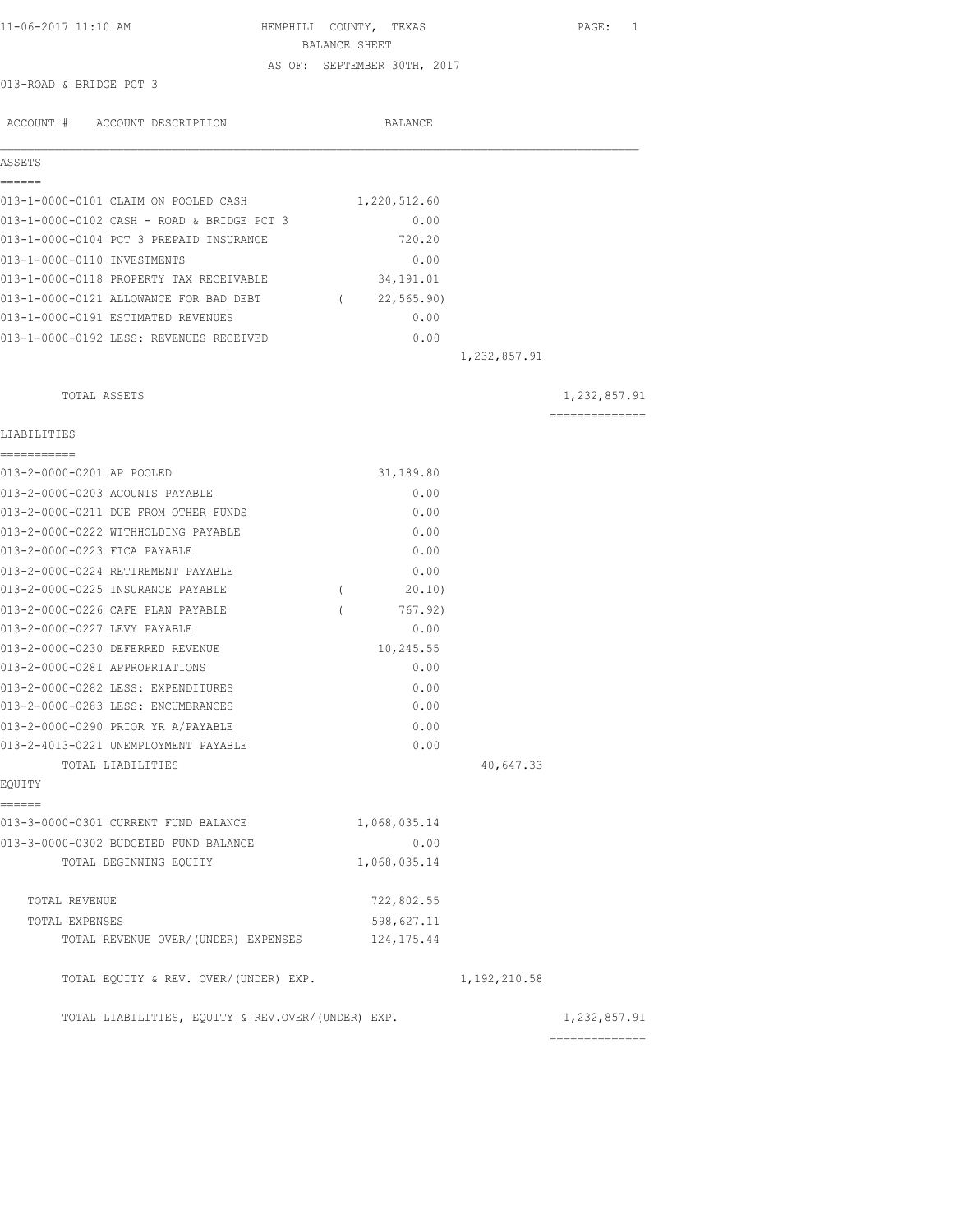| 11-06-2017 11:10 AM                               | HEMPHILL COUNTY, TEXAS      | PAGE: 1        |
|---------------------------------------------------|-----------------------------|----------------|
|                                                   | BALANCE SHEET               |                |
|                                                   | AS OF: SEPTEMBER 30TH, 2017 |                |
| 014-ROAD & BRIDGE PCT 4                           |                             |                |
| ACCOUNT # ACCOUNT DESCRIPTION                     | BALANCE                     |                |
| ASSETS                                            |                             |                |
| ------                                            |                             |                |
| 014-1-0000-0101 CLAIM ON POOLED CASH              | 1,249,741.95                |                |
| 014-1-0000-0102 CASH - ROAD & BRIDGE PCT 4        | 0.00                        |                |
| 014-1-0000-0104 PCT 4 PREPAID INSURANCE           | 720.20                      |                |
| 014-1-0000-0110 INVESTMENTS                       | 0.00                        |                |
| 014-1-0000-0118 PROPERTY TAX RECEIVABLE           | 30,283.47                   |                |
| 014-1-0000-0121 ALLOWANCE FOR BAD DEBT            | 19,986.94)<br>$\sqrt{2}$    |                |
| 014-1-0000-0191 ESTIMATED REVENUES                | 0.00                        |                |
| 014-1-0000-0192 LESS: REVENUES RECEIVED           | 0.00                        |                |
|                                                   | 1,260,758.68                |                |
| TOTAL ASSETS                                      |                             | 1,260,758.68   |
| LIABILITIES                                       |                             | ============== |
| ===========                                       |                             |                |
| 014-2-0000-0201 AP POOLED                         | 23, 276.57                  |                |
| 014-2-0000-0203 ACOUNTS PAYABLE                   | 0.00                        |                |
| 014-2-0000-0211 DUE FROM OTHER FUNDS              | 0.00                        |                |
| 014-2-0000-0222 WITHHOLDING PAYABLE               | 0.00                        |                |
| 014-2-0000-0223 FICA PAYABLE                      | 0.00                        |                |
| 014-2-0000-0224 RETIREMENT PAYABLE                | 0.00                        |                |
| 014-2-0000-0225 INSURANCE PAYABLE                 | 38.81                       |                |
| 014-2-0000-0226 CAFE PLAN PAYABLE                 | 0.00                        |                |
| 014-2-0000-0227 LEVY PAYABLE                      | 0.00                        |                |
| 014-2-0000-0230 DEFERRED REVENUE                  | 9,074.63                    |                |
| 014-2-0000-0281 APPROPRIATIONS                    | 0.00                        |                |
| 014-2-0000-0282 LESS: EXPENDITURES                | 0.00                        |                |
| 014-2-0000-0283 LESS: ENCUMBRANCES                | 0.00                        |                |
| 014-2-0000-0290 PRIOR YR A/PAYABLE                | 0.00                        |                |
| 014-2-4014-0221 UNEMPLOYMENT PAYABLE              | 0.00                        |                |
| TOTAL LIABILITIES                                 |                             | 32,390.01      |
| EOUITY                                            |                             |                |
| ------                                            |                             |                |
| 014-3-0000-0301 CURRENT FUND BALANCE              | 1, 113, 971.86              |                |
| 014-3-0000-0302 BUDGETED FUND BALANCE             | 0.00                        |                |
| TOTAL BEGINNING EQUITY                            | 1, 113, 971.86              |                |
| TOTAL REVENUE                                     | 651, 410.12                 |                |
| TOTAL EXPENSES                                    | 537,013.31                  |                |
| TOTAL REVENUE OVER/ (UNDER) EXPENSES              | 114,396.81                  |                |
| TOTAL EQUITY & REV. OVER/(UNDER) EXP.             | 1,228,368.67                |                |
| TOTAL LIABILITIES, EQUITY & REV.OVER/(UNDER) EXP. |                             | 1,260,758.68   |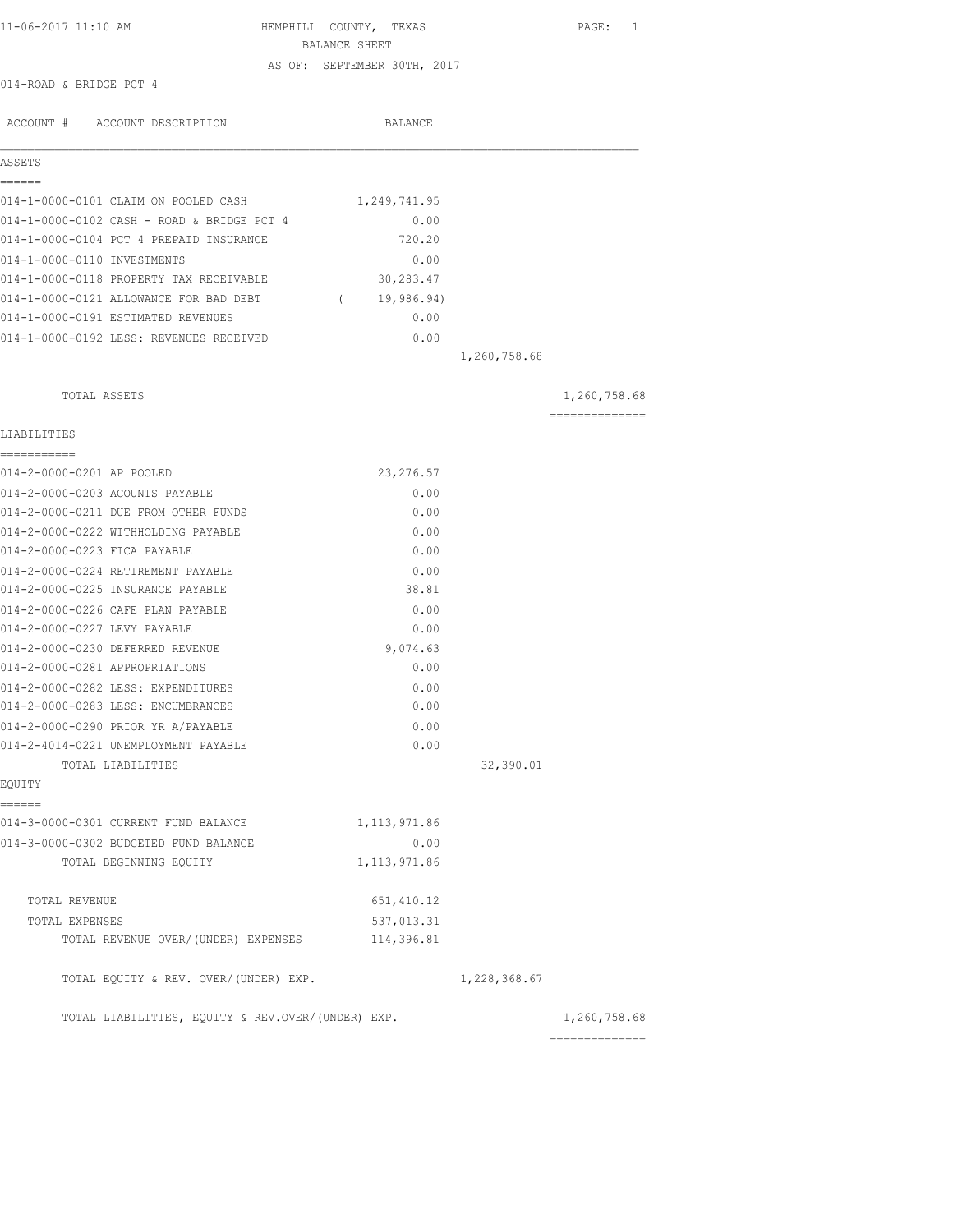| 11-06-2017 11:10 AM                               | HEMPHILL COUNTY, TEXAS<br>BALANCE SHEET |           | PAGE: 1        |
|---------------------------------------------------|-----------------------------------------|-----------|----------------|
|                                                   |                                         |           |                |
| 022-CO RECORDS PRESERVATION                       | AS OF: SEPTEMBER 30TH, 2017             |           |                |
|                                                   |                                         |           |                |
| ACCOUNT # ACCOUNT DESCRIPTION                     | BALANCE                                 |           |                |
| ASSETS                                            |                                         |           |                |
| ======                                            |                                         |           |                |
| 022-1-0000-0101 CLAIM ON POOLED CASH              | 19,365.59                               |           |                |
| 022-1-0000-0102 CASH - COUNTY-RECORDS PRESERVA    | 0.00                                    |           |                |
| 022-1-0000-0191 ESTIMATED REVENUES                | 0.00                                    |           |                |
| 022-1-0000-0192 LESS: REVENUES RECEIVED           | 0.00                                    |           |                |
|                                                   |                                         | 19,365.59 |                |
| TOTAL ASSETS                                      |                                         |           | 19,365.59      |
|                                                   |                                         |           | ============== |
| LIABILITIES                                       |                                         |           |                |
| ===========<br>022-2-0000-0201 AP POOLED          | 0.00                                    |           |                |
| 022-2-0000-0203 ACOUNTS PAYABLE                   | 0.00                                    |           |                |
| 022-2-0000-0222 PAYROLL W/H PAYABLE               | 0.00                                    |           |                |
| 022-2-0000-0223 PAYROLL FICA PAYABLE              | 0.00                                    |           |                |
| 022-2-0000-0224 PAYROLL RETIREMENT PAYABLE        | 0.00                                    |           |                |
| 022-2-0000-0225 PAYROLL INSURANCE PAYABLE         | 0.00                                    |           |                |
| 022-2-0000-0281 APPROPRIATIONS                    | 0.00                                    |           |                |
| 022-2-0000-0282 LESS: EXPENDITURES                | 0.00                                    |           |                |
| 022-2-0000-0283 LESS: ENCUMBRANCES                | 0.00                                    |           |                |
| 022-2-0000-0290 PRIOR YR A/PAYABLE                | 0.00                                    |           |                |
| TOTAL LIABILITIES                                 |                                         | 0.00      |                |
| EQUITY                                            |                                         |           |                |
| ======<br>022-3-0000-0301 CURRENT FUND BALANCE    | 14,635.82                               |           |                |
| 022-3-0000-0302 BUDGETED FUND BALANCE             | 0.00                                    |           |                |
| TOTAL BEGINNING EQUITY                            | 14,635.82                               |           |                |
|                                                   |                                         |           |                |
| TOTAL REVENUE                                     | 60,100.44                               |           |                |
| TOTAL EXPENSES                                    | 55,370.67                               |           |                |
| TOTAL REVENUE OVER/(UNDER) EXPENSES               | 4,729.77                                |           |                |
| TOTAL EQUITY & REV. OVER/(UNDER) EXP.             |                                         | 19,365.59 |                |
| TOTAL LIABILITIES, EQUITY & REV.OVER/(UNDER) EXP. |                                         |           | 19,365.59      |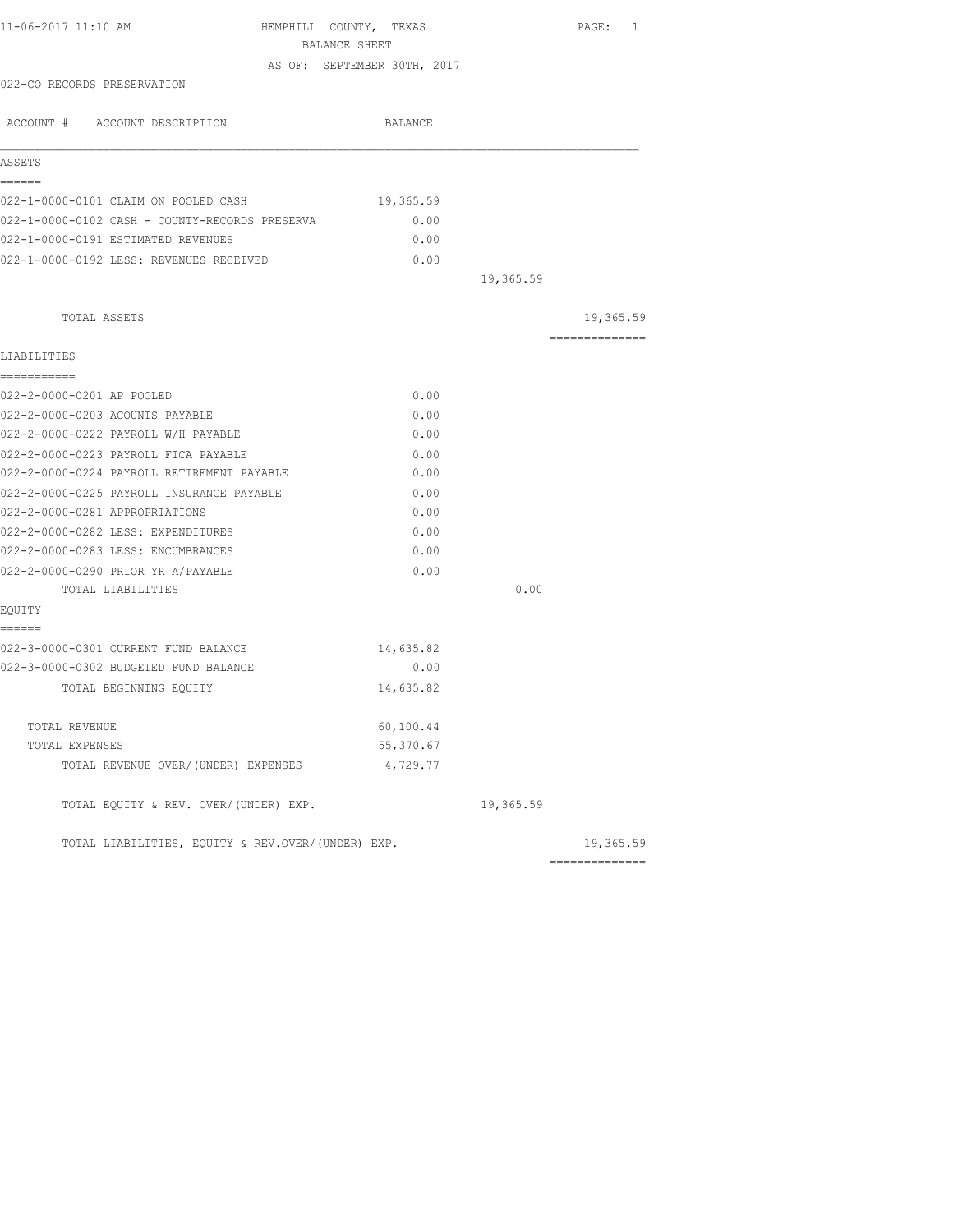| 11-06-2017 11:10 AM                               | HEMPHILL COUNTY, TEXAS<br>BALANCE SHEET | PAGE: 1        |
|---------------------------------------------------|-----------------------------------------|----------------|
|                                                   | AS OF: SEPTEMBER 30TH, 2017             |                |
| 023-CLK'S RECORDS PRESERVE                        |                                         |                |
| ACCOUNT # ACCOUNT DESCRIPTION                     | BALANCE                                 |                |
| ASSETS                                            |                                         |                |
| ======                                            |                                         |                |
| 023-1-0000-0101 CLAIM ON POOLED CASH              | 4,910.02                                |                |
| 023-1-0000-0102 CASH-CLK'S RECORD PRESERVATION    | 0.00                                    |                |
| 023-1-0000-0191 ESTIMATED REVENUES                | 0.00                                    |                |
| 023-1-0000-0192 LESS: REVENUES RECEIVED           | 0.00                                    |                |
|                                                   | 4,910.02                                |                |
| TOTAL ASSETS                                      |                                         | 4,910.02       |
| LIABILITIES                                       |                                         | ============== |
| ===========                                       |                                         |                |
| 023-2-0000-0201 AP POOLED                         | 0.00                                    |                |
| 023-2-0000-0203 ACOUNTS PAYABLE                   | 0.00                                    |                |
| 023-2-0000-0222 WITHHOLDING PAYABLE               | 0.00                                    |                |
| 023-2-0000-0223 FICA PAYABLE                      | 0.00                                    |                |
| 023-2-0000-0224 PAYROLL RETIREMENT PAYABLE        | 0.00                                    |                |
| 023-2-0000-0225 PAYROLL INSURANCE PAYABLE         | 0.00                                    |                |
| 023-2-0000-0281 APPROPRIATIONS                    | 0.00                                    |                |
| 023-2-0000-0282 LESS: EXPENDITURES                | 0.00                                    |                |
| 023-2-0000-0283 LESS: ENCUMBRANCES                | 0.00                                    |                |
| 023-2-0000-0290 PRIOR YR A/PAYABLE                | 0.00                                    |                |
| TOTAL LIABILITIES                                 |                                         | 0.00           |
| EQUITY<br>------                                  |                                         |                |
| 023-3-0000-0301 CURRENT FUND BALANCE              | 3,783.33                                |                |
| 023-3-0000-0302 BUDGETED FUND BALANCE             | 0.00                                    |                |
| TOTAL BEGINNING EQUITY                            | 3,783.33                                |                |
| TOTAL REVENUE                                     | 1,126.69                                |                |
| TOTAL EXPENSES                                    | 0.00                                    |                |
| TOTAL REVENUE OVER/(UNDER) EXPENSES               | 1,126.69                                |                |
| TOTAL EQUITY & REV. OVER/(UNDER) EXP.             | 4,910.02                                |                |
| TOTAL LIABILITIES, EQUITY & REV.OVER/(UNDER) EXP. |                                         | 4,910.02       |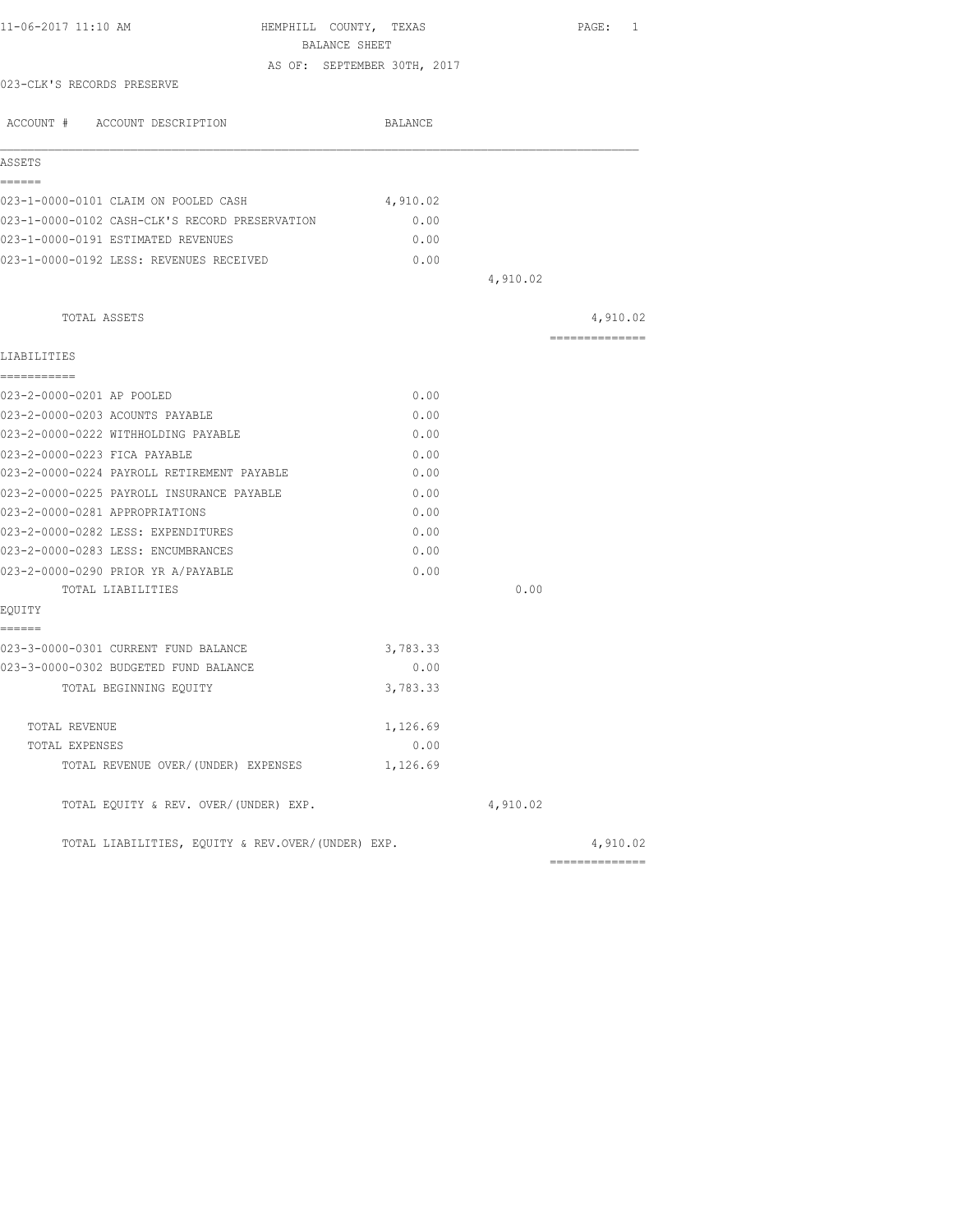| 11-06-2017 11:10 AM<br>HEMPHILL COUNTY, TEXAS<br>BALANCE SHEET |                             |          | PAGE: 1        |
|----------------------------------------------------------------|-----------------------------|----------|----------------|
|                                                                | AS OF: SEPTEMBER 30TH, 2017 |          |                |
| 024-JUSTICE COURT TECH FUND                                    |                             |          |                |
| ACCOUNT # ACCOUNT DESCRIPTION                                  | BALANCE                     |          |                |
| ASSETS                                                         |                             |          |                |
| ------                                                         |                             |          |                |
| 024-1-0000-0101 CLAIM ON POOLED CASH                           | 5,618.88                    |          |                |
| 024-1-0000-0102 CASH -TECH FUND                                | 0.00                        |          |                |
| 024-1-0000-0191 ESTIMATED REVENUES                             | 0.00                        |          |                |
| 024-1-0000-0192 LESS: REVENUES RECEIVED                        | 0.00                        |          |                |
|                                                                |                             | 5,618.88 |                |
| TOTAL ASSETS                                                   |                             |          | 5,618.88       |
| LIABILITIES                                                    |                             |          | ============== |
| ===========                                                    |                             |          |                |
| 024-2-0000-0201 AP POOLED                                      | 0.00                        |          |                |
| 024-2-0000-0203 ACOUNTS PAYABLE                                | 0.00                        |          |                |
| 024-2-0000-0222 PAYROLL W/H PAYABLE                            | 0.00                        |          |                |
| 024-2-0000-0223 PAYROLL FICA PAYABLE                           | 0.00                        |          |                |
| 024-2-0000-0224 PAYROLL RETIREMENT PAYABLE                     | 0.00                        |          |                |
| 024-2-0000-0225 PAYROLL INSURANCE PAYABLE                      | 0.00                        |          |                |
| 024-2-0000-0281 APPROPRIATIONS                                 | 0.00                        |          |                |
| 024-2-0000-0282 LESS: EXPENDITURES                             | 0.00                        |          |                |
| 024-2-0000-0283 LESS: ENCUMBRANCES                             | 0.00                        |          |                |
| 024-2-0000-0290 PRIOR YR A/PAYABLE                             | 0.00                        |          |                |
| TOTAL LIABILITIES                                              |                             | 0.00     |                |
| EQUITY                                                         |                             |          |                |
| ======<br>024-3-0000-0301 CURRENT FUND BALANCE                 | 4,206.63                    |          |                |
| 024-3-0000-0302 BUDGETED FUND BALANCE                          | 0.00                        |          |                |
| TOTAL BEGINNING EQUITY                                         | 4,206.63                    |          |                |
| TOTAL REVENUE                                                  | 8,940.45                    |          |                |
| TOTAL EXPENSES                                                 | 7,528.20                    |          |                |
| TOTAL REVENUE OVER/(UNDER) EXPENSES                            | 1,412.25                    |          |                |
| TOTAL EQUITY & REV. OVER/(UNDER) EXP.                          |                             | 5,618.88 |                |
| TOTAL LIABILITIES, EQUITY & REV.OVER/(UNDER) EXP.              |                             |          | 5,618.88       |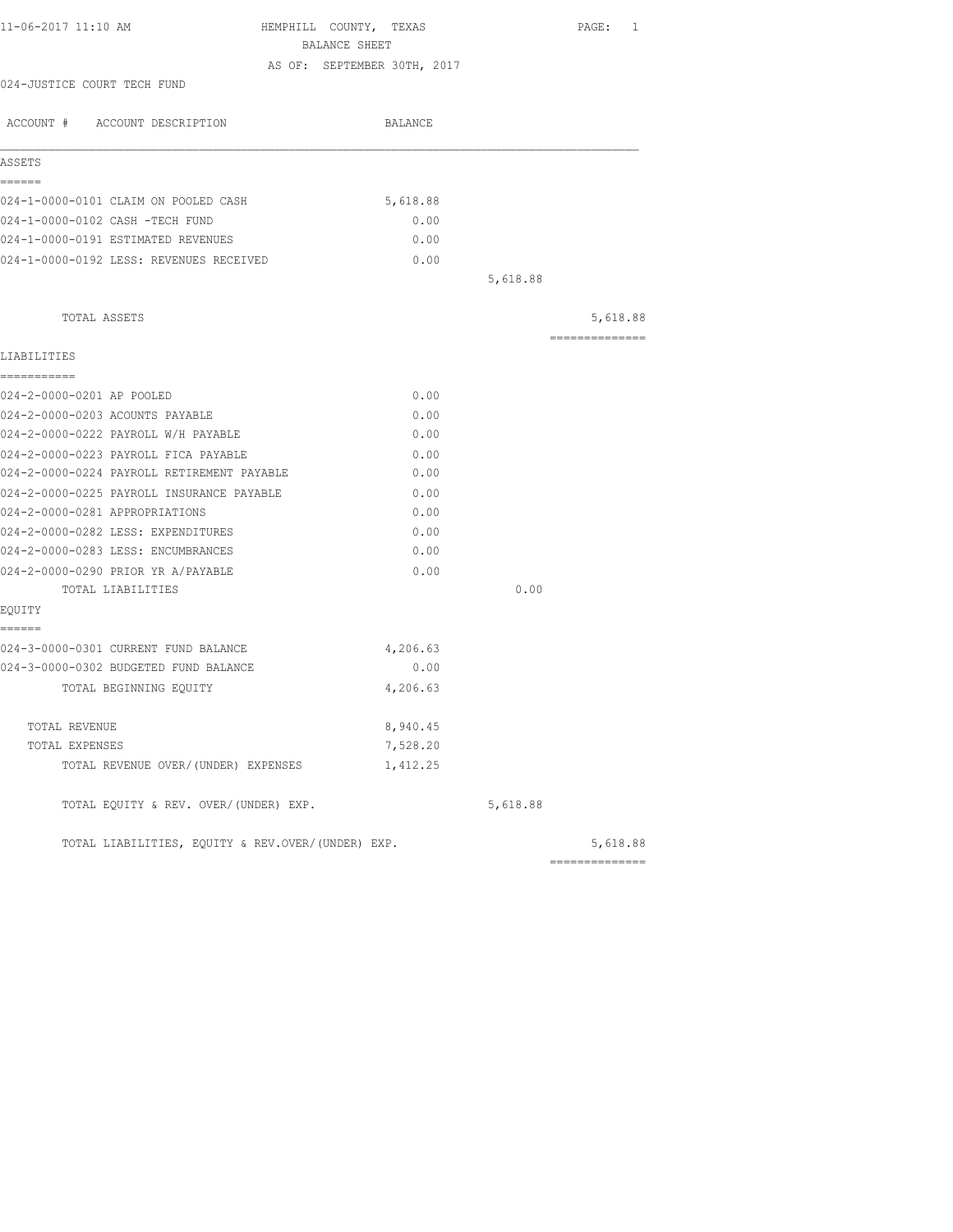| 11-06-2017 11:10 AM                               | HEMPHILL COUNTY, TEXAS      |        | PAGE: 1                                                                                                                                                                                                                                                                                                                                                                                                                                                                                |
|---------------------------------------------------|-----------------------------|--------|----------------------------------------------------------------------------------------------------------------------------------------------------------------------------------------------------------------------------------------------------------------------------------------------------------------------------------------------------------------------------------------------------------------------------------------------------------------------------------------|
|                                                   | BALANCE SHEET               |        |                                                                                                                                                                                                                                                                                                                                                                                                                                                                                        |
|                                                   | AS OF: SEPTEMBER 30TH, 2017 |        |                                                                                                                                                                                                                                                                                                                                                                                                                                                                                        |
| 029-PRETRIAL INTERVENTION FUN                     |                             |        |                                                                                                                                                                                                                                                                                                                                                                                                                                                                                        |
| ACCOUNT # ACCOUNT DESCRIPTION                     | <b>BALANCE</b>              |        |                                                                                                                                                                                                                                                                                                                                                                                                                                                                                        |
| ASSETS                                            |                             |        |                                                                                                                                                                                                                                                                                                                                                                                                                                                                                        |
| ------                                            |                             |        |                                                                                                                                                                                                                                                                                                                                                                                                                                                                                        |
| 029-1-0000-0101 CLAIM ON POOLED CASH              | 500.00                      |        |                                                                                                                                                                                                                                                                                                                                                                                                                                                                                        |
| 029-1-0000-0102 CASH -PRETRIAL INTERVENTION       | 0.00                        |        |                                                                                                                                                                                                                                                                                                                                                                                                                                                                                        |
| 029-1-0000-0191 ESTIMATED REVENUES                | 0.00                        |        |                                                                                                                                                                                                                                                                                                                                                                                                                                                                                        |
| 029-1-0000-0192 LESS: REVENUES RECEIVED           | 0.00                        |        |                                                                                                                                                                                                                                                                                                                                                                                                                                                                                        |
|                                                   |                             | 500.00 |                                                                                                                                                                                                                                                                                                                                                                                                                                                                                        |
| TOTAL ASSETS                                      |                             |        | 500.00                                                                                                                                                                                                                                                                                                                                                                                                                                                                                 |
| LIABILITIES                                       |                             |        | $\begin{array}{cccccccccc} \multicolumn{2}{c}{} & \multicolumn{2}{c}{} & \multicolumn{2}{c}{} & \multicolumn{2}{c}{} & \multicolumn{2}{c}{} & \multicolumn{2}{c}{} & \multicolumn{2}{c}{} & \multicolumn{2}{c}{} & \multicolumn{2}{c}{} & \multicolumn{2}{c}{} & \multicolumn{2}{c}{} & \multicolumn{2}{c}{} & \multicolumn{2}{c}{} & \multicolumn{2}{c}{} & \multicolumn{2}{c}{} & \multicolumn{2}{c}{} & \multicolumn{2}{c}{} & \multicolumn{2}{c}{} & \multicolumn{2}{c}{} & \mult$ |
| ===========                                       |                             |        |                                                                                                                                                                                                                                                                                                                                                                                                                                                                                        |
| 029-2-0000-0201 AP POOLED                         | 0.00                        |        |                                                                                                                                                                                                                                                                                                                                                                                                                                                                                        |
| 029-2-0000-0203 ACCOUNTS PAYABLE                  | 0.00                        |        |                                                                                                                                                                                                                                                                                                                                                                                                                                                                                        |
| 029-2-0000-0281 APPROPRIATIONS                    | 0.00                        |        |                                                                                                                                                                                                                                                                                                                                                                                                                                                                                        |
| 029-2-0000-0282 LESS: EXPENDITURES                | 0.00                        |        |                                                                                                                                                                                                                                                                                                                                                                                                                                                                                        |
| 029-2-0000-0283 LESS: ENCUMBRANCES                | 0.00                        |        |                                                                                                                                                                                                                                                                                                                                                                                                                                                                                        |
| 029-2-0000-0290 PRIOR YR A/PAYABLE                | 0.00                        |        |                                                                                                                                                                                                                                                                                                                                                                                                                                                                                        |
| TOTAL LIABILITIES                                 |                             | 0.00   |                                                                                                                                                                                                                                                                                                                                                                                                                                                                                        |
| EQUITY                                            |                             |        |                                                                                                                                                                                                                                                                                                                                                                                                                                                                                        |
| ======                                            |                             |        |                                                                                                                                                                                                                                                                                                                                                                                                                                                                                        |
| 029-3-0000-0301 CURRENT FUND BALANCE              | 0.00                        |        |                                                                                                                                                                                                                                                                                                                                                                                                                                                                                        |
| 029-3-0000-0302 BUDGETED FUND BALANCE             | 0.00                        |        |                                                                                                                                                                                                                                                                                                                                                                                                                                                                                        |
| TOTAL BEGINNING EQUITY                            | 0.00                        |        |                                                                                                                                                                                                                                                                                                                                                                                                                                                                                        |
| TOTAL REVENUE                                     | 500.00                      |        |                                                                                                                                                                                                                                                                                                                                                                                                                                                                                        |
| TOTAL EXPENSES                                    | 0.00                        |        |                                                                                                                                                                                                                                                                                                                                                                                                                                                                                        |
| TOTAL REVENUE OVER/(UNDER) EXPENSES               | 500.00                      |        |                                                                                                                                                                                                                                                                                                                                                                                                                                                                                        |
| TOTAL EQUITY & REV. OVER/(UNDER) EXP.             |                             | 500.00 |                                                                                                                                                                                                                                                                                                                                                                                                                                                                                        |
| TOTAL LIABILITIES, EQUITY & REV.OVER/(UNDER) EXP. |                             |        | 500.00                                                                                                                                                                                                                                                                                                                                                                                                                                                                                 |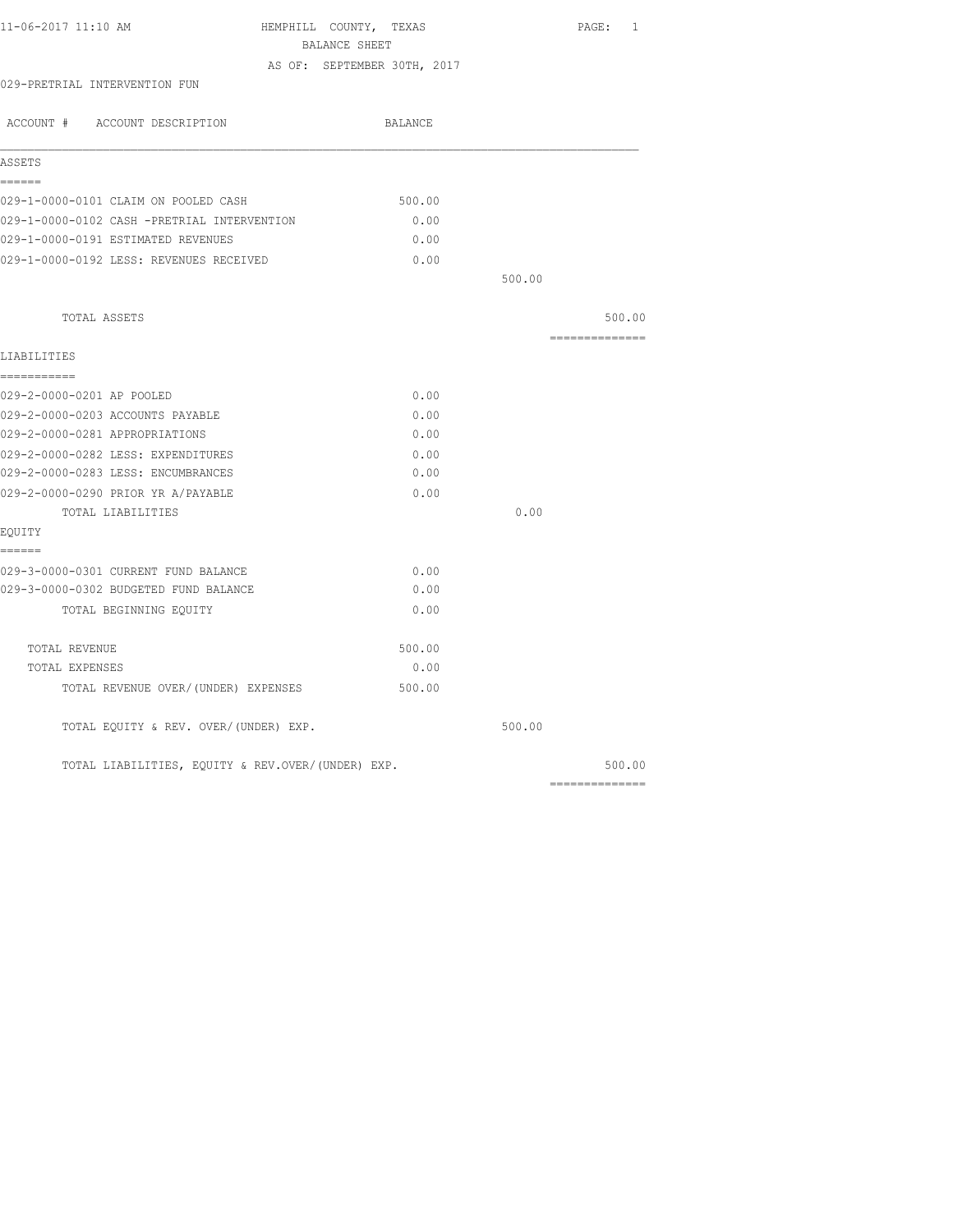| 11-06-2017 11:10 AM<br>HEMPHILL COUNTY, TEXAS<br>BALANCE SHEET |                             |           | PAGE: 1        |
|----------------------------------------------------------------|-----------------------------|-----------|----------------|
|                                                                | AS OF: SEPTEMBER 30TH, 2017 |           |                |
| 032-CHK COLLECTION/CO ATTY                                     |                             |           |                |
| ACCOUNT # ACCOUNT DESCRIPTION                                  | BALANCE                     |           |                |
| ASSETS                                                         |                             |           |                |
| ------<br>032-1-0000-0101 CLAIM ON POOLED CASH                 | 17,705.88                   |           |                |
| 032-1-0000-0102 CASH - CHECK COLLECTION/CO ATT                 | 0.00                        |           |                |
| 032-1-0000-0103 PETTY CASH                                     | 0.00                        |           |                |
| 032-1-0000-0105 PETTY CASH-CO ATTY                             | 100.00                      |           |                |
| 032-1-0000-0191 ESTIMATED REVENUES                             | 0.00                        |           |                |
| 032-1-0000-0192 LESS: REVENUES RECEIVED                        | 0.00                        |           |                |
|                                                                |                             | 17,805.88 |                |
| TOTAL ASSETS                                                   |                             |           | 17,805.88      |
| LIABILITIES                                                    |                             |           | -------------- |
| -----------                                                    |                             |           |                |
| 032-2-0000-0201 AP POOLED                                      | 0.00                        |           |                |
| 032-2-0000-0203 ACCOUNTS PAYABLE                               | 0.00                        |           |                |
| 032-2-0000-0281 APPROPRIATIONS                                 | 0.00                        |           |                |
| 032-2-0000-0282 LESS: EXPENDITURES                             | 0.00                        |           |                |
| 032-2-0000-0283 LESS: ENCUMBRANCES                             | 0.00                        |           |                |
| 032-2-0000-0290 PRIOR YR A/PAYABLE                             | 0.00                        |           |                |
| TOTAL LIABILITIES                                              |                             | 0.00      |                |
| EQUITY<br>------                                               |                             |           |                |
| 032-3-0000-0301 CURRENT FUND BALANCE                           | 15,356.82                   |           |                |
| 032-3-0000-0302 BUDGETED FUND BALANCE                          | 0.00                        |           |                |
| TOTAL BEGINNING EQUITY                                         | 15,356.82                   |           |                |
| TOTAL REVENUE                                                  | 3,896.00                    |           |                |
| TOTAL EXPENSES                                                 | 1,446.94                    |           |                |
| TOTAL REVENUE OVER/(UNDER) EXPENSES                            | 2,449.06                    |           |                |
| TOTAL EQUITY & REV. OVER/(UNDER) EXP.                          |                             | 17,805.88 |                |
| TOTAL LIABILITIES, EQUITY & REV.OVER/(UNDER) EXP.              |                             |           | 17,805.88      |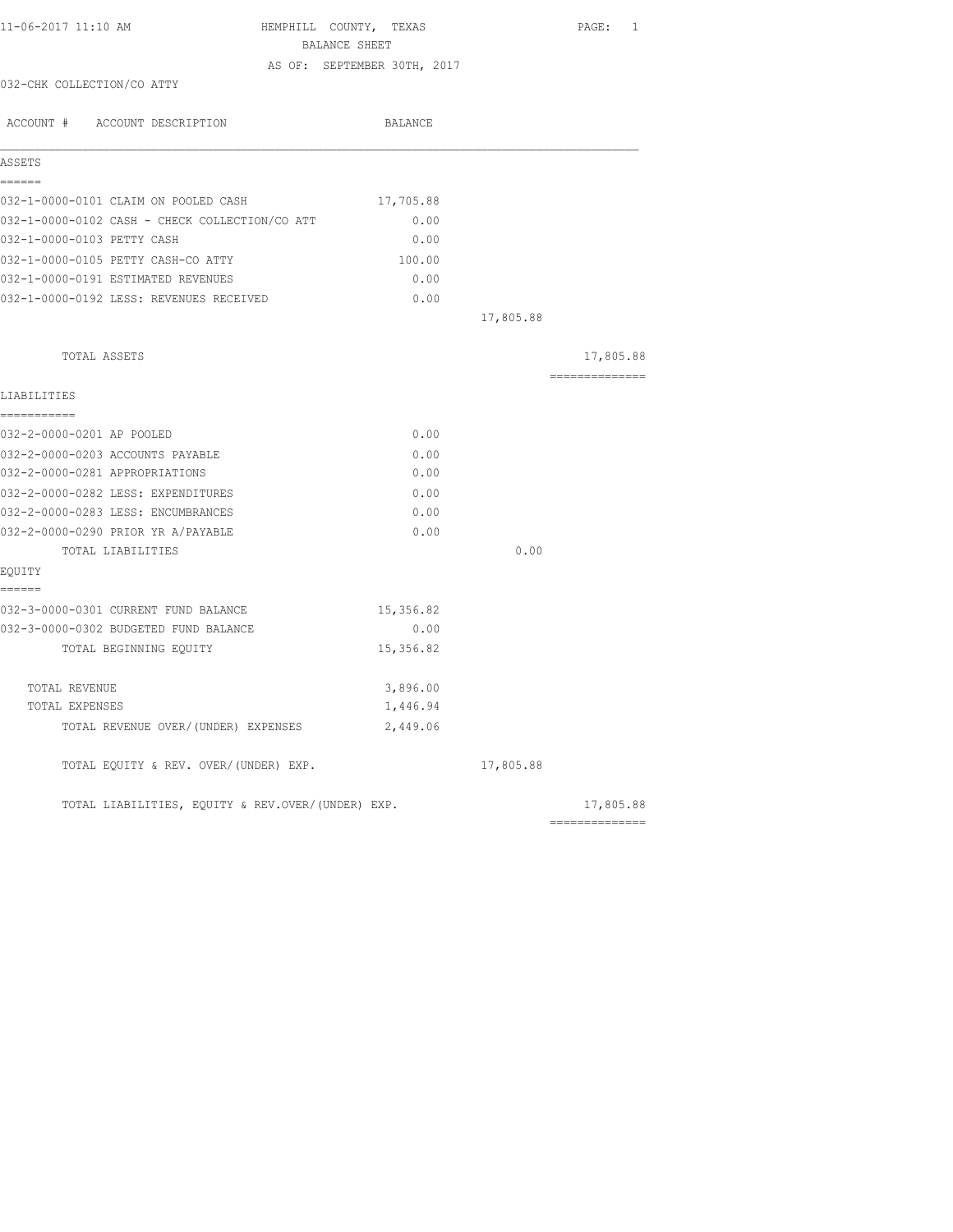| 11-06-2017 11:10 AM<br>HEMPHILL COUNTY, TEXAS     | BALANCE SHEET               |          | PAGE: 1         |
|---------------------------------------------------|-----------------------------|----------|-----------------|
|                                                   | AS OF: SEPTEMBER 30TH, 2017 |          |                 |
| 036-ANNUAL LEOSE/LAW                              |                             |          |                 |
| ACCOUNT # ACCOUNT DESCRIPTION                     | BALANCE                     |          |                 |
| ASSETS                                            |                             |          |                 |
| ======                                            |                             |          |                 |
| 036-1-0000-0101 CLAIM ON POOLED CASH              | 9,080.70                    |          |                 |
| 036-1-0000-0102 CASH - ANNUAL LEOSE/LAW           | 0.00                        |          |                 |
| 036-1-0000-0191 ESTIMATED REVENUES                | 0.00                        |          |                 |
| 036-1-0000-0192 LESS: REVENUES RECEIVED           | 0.00                        |          |                 |
|                                                   |                             | 9,080.70 |                 |
| TOTAL ASSETS                                      |                             |          | 9,080.70        |
| LIABILITIES                                       |                             |          | =============== |
| -----------                                       |                             |          |                 |
| 036-2-0000-0201 AP POOLED                         | 0.00                        |          |                 |
| 036-2-0000-0203 ACOUNTS PAYABLE                   | 0.00                        |          |                 |
| 036-2-0000-0222 PAYROLL W/H PAYABLE               | 0.00                        |          |                 |
| 036-2-0000-0223 PAYROLL FICA PAYABLE              | 0.00                        |          |                 |
| 036-2-0000-0224 PAYROLL RETIREMENT PAYABLE        | 0.00                        |          |                 |
| 036-2-0000-0225 PAYROLL INSURANCE PAYABLE         | 0.00                        |          |                 |
| 036-2-0000-0281 APPROPRIATIONS                    | 0.00                        |          |                 |
| 036-2-0000-0282 LESS: EXPENDITURES                | 0.00                        |          |                 |
| 036-2-0000-0283 LESS: ENCUMBRANCES                | 0.00                        |          |                 |
| 036-2-0000-0290 PRIOR YR A/PAYABLE                | 0.00                        |          |                 |
| TOTAL LIABILITIES                                 |                             | 0.00     |                 |
| EQUITY<br>======                                  |                             |          |                 |
| 036-3-0000-0301 CURRENT FUND BALANCE              | 7,459.24                    |          |                 |
| 036-3-0000-0302 BUDGETED FUND BALANCE             | 0.00                        |          |                 |
| TOTAL BEGINNING EQUITY                            | 7,459.24                    |          |                 |
| TOTAL REVENUE                                     | 1,621.46                    |          |                 |
| TOTAL EXPENSES                                    | 0.00                        |          |                 |
| TOTAL REVENUE OVER/(UNDER) EXPENSES               | 1,621.46                    |          |                 |
| TOTAL EQUITY & REV. OVER/(UNDER) EXP.             |                             | 9,080.70 |                 |
| TOTAL LIABILITIES, EQUITY & REV.OVER/(UNDER) EXP. |                             |          | 9,080.70        |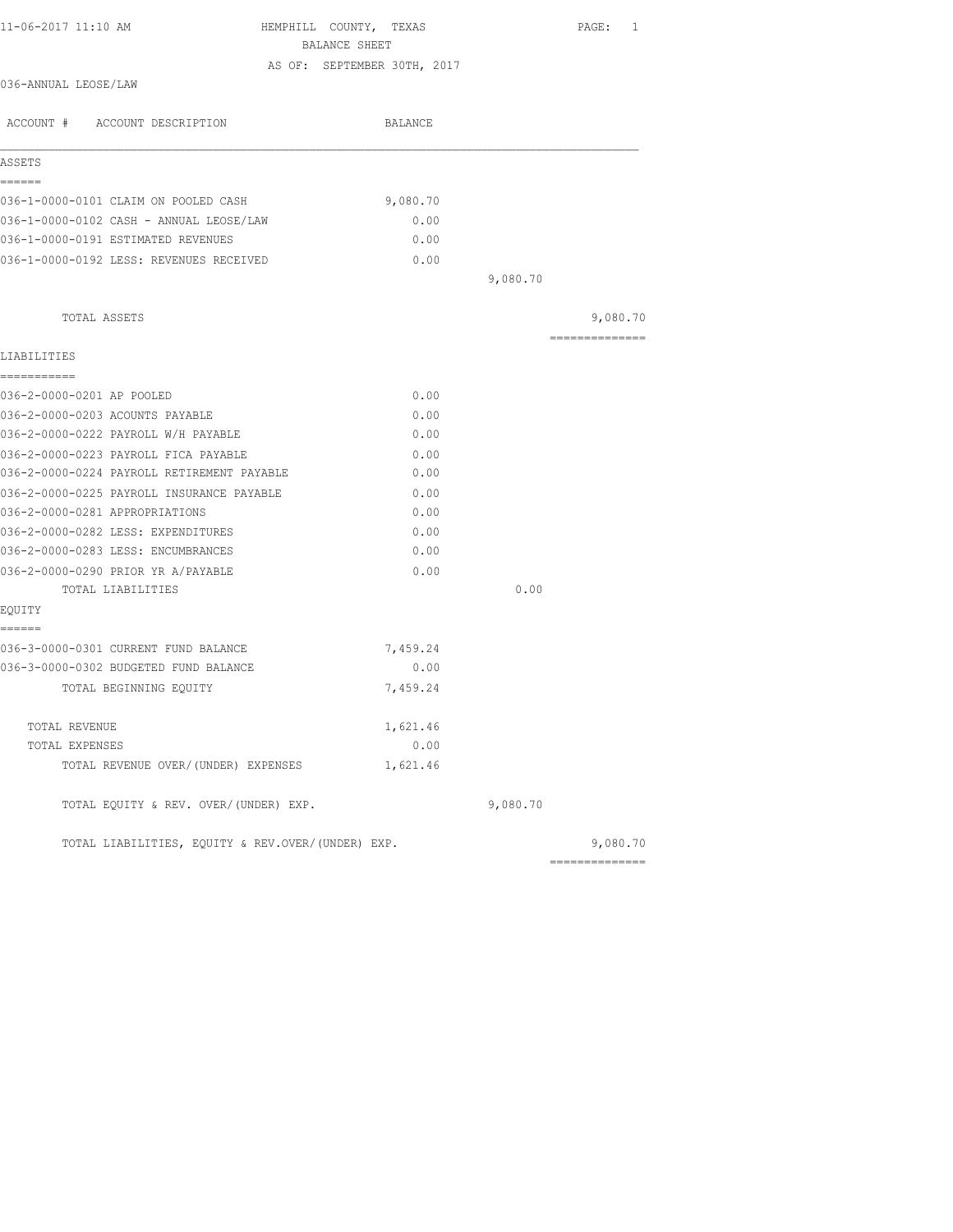| 11-06-2017 11:10 AM                            | HEMPHILL COUNTY, TEXAS<br>BALANCE SHEET | PAGE:<br>$\mathbf{1}$ |
|------------------------------------------------|-----------------------------------------|-----------------------|
|                                                | AS OF: SEPTEMBER 30TH, 2017             |                       |
| 046-SCAAP                                      |                                         |                       |
| ACCOUNT # ACCOUNT DESCRIPTION                  | BALANCE                                 |                       |
| ASSETS                                         |                                         |                       |
| ======<br>046-1-0000-0101 CLAIM ON POOLED CASH | 65,265.58                               |                       |
| 046-1-0000-0102 CASH - SCAAP                   | 0.00                                    |                       |
| 046-1-0000-0191 ESTIMATED REVENUES             | 0.00                                    |                       |
| 046-1-0000-0192 LESS: REVENUES RECEIVED        | 0.00                                    |                       |
|                                                |                                         | 65,265.58             |
| TOTAL ASSETS                                   |                                         | 65,265.58             |
| LIABILITIES                                    |                                         | ---------------       |
| ------------                                   |                                         |                       |
| 046-2-0000-0201 AP POOLED                      | 0.00                                    |                       |
| 046-2-0000-0203 ACOUNTS PAYABLE                | 0.00                                    |                       |
| 046-2-0000-0222 PAYROLL W/H PAYABLE            | 0.00                                    |                       |
| 046-2-0000-0223 PAYROLL FICA PAYABLE           | 0.00                                    |                       |
| 046-2-0000-0224 PAYROLL RETIREMENT PAYABLE     | 0.00                                    |                       |
| 046-2-0000-0225 PAYROLL INSURANCE PAYABLE      | 0.00                                    |                       |
| 046-2-0000-0281 APPROPRIATIONS                 | 0.00                                    |                       |
| 046-2-0000-0282 LESS: EXPENDITURES             | 0.00                                    |                       |
| 046-2-0000-0283 LESS: ENCUMBRANCES             | 0.00                                    |                       |
| TOTAL LIABILITIES                              |                                         | 0.00                  |
| EOUITY                                         |                                         |                       |
| ======<br>046-3-0000-0301 CURRENT FUND BALANCE | 59,529.46                               |                       |
| 046-3-0000-0302 BUDGETED FUND BALANCE          | 0.00                                    |                       |
| TOTAL BEGINNING EQUITY                         | 59,529.46                               |                       |
| TOTAL REVENUE                                  | 7,354.00                                |                       |
| TOTAL EXPENSES                                 | 1,617.88                                |                       |

TOTAL EQUITY & REV. OVER/(UNDER) EXP. 65,265.58

TOTAL LIABILITIES, EQUITY & REV.OVER/(UNDER) EXP. 65,265.58

TOTAL REVENUE OVER/(UNDER) EXPENSES 5,736.12

|  | 65, 265. |  |
|--|----------|--|
|  |          |  |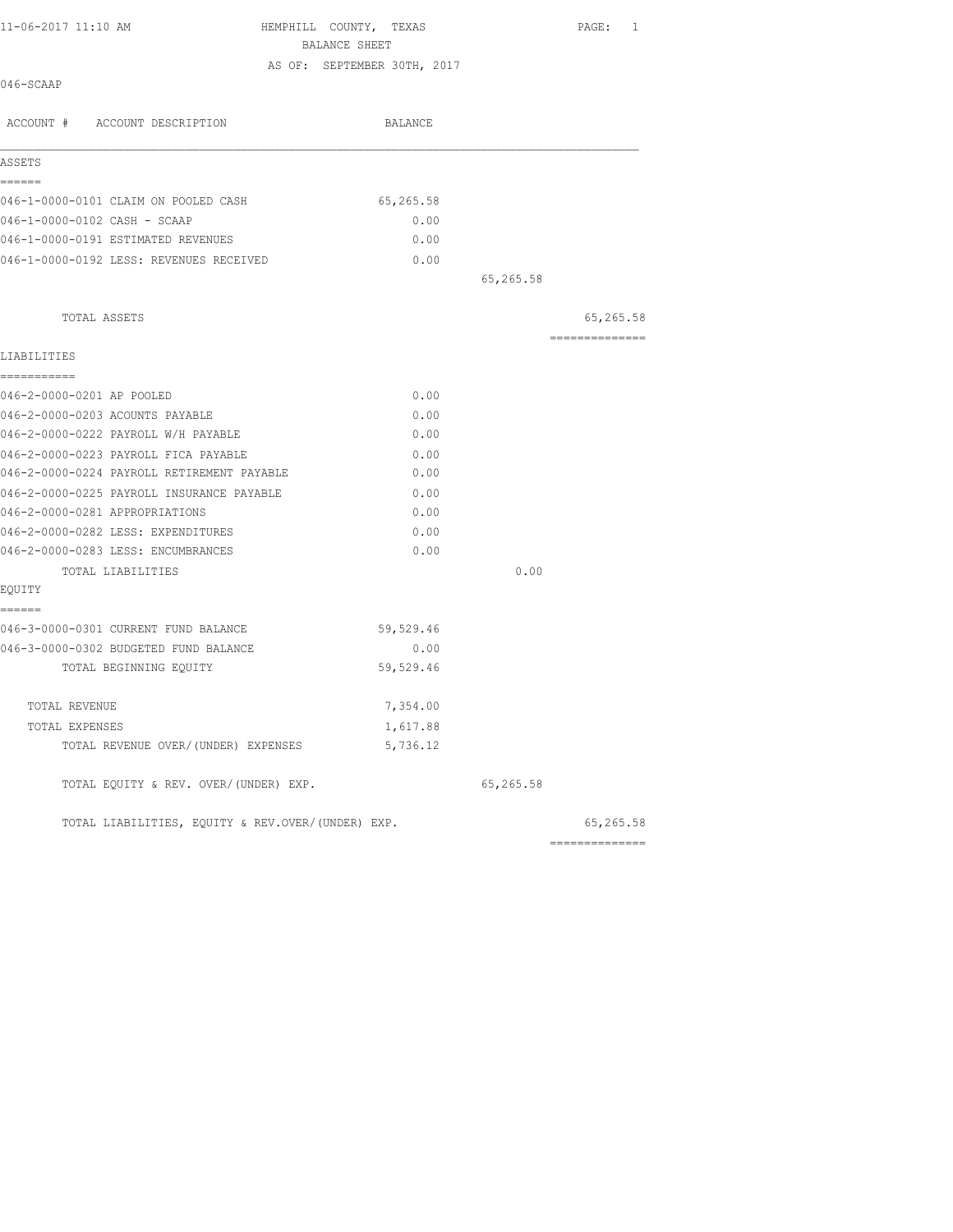| 11-06-2017 11:10 AM                               | HEMPHILL COUNTY, TEXAS      |           | PAGE: 1                                                                                                                                                                                                                                                                                                                                                                                                                                                                                |  |
|---------------------------------------------------|-----------------------------|-----------|----------------------------------------------------------------------------------------------------------------------------------------------------------------------------------------------------------------------------------------------------------------------------------------------------------------------------------------------------------------------------------------------------------------------------------------------------------------------------------------|--|
|                                                   | BALANCE SHEET               |           |                                                                                                                                                                                                                                                                                                                                                                                                                                                                                        |  |
|                                                   | AS OF: SEPTEMBER 30TH, 2017 |           |                                                                                                                                                                                                                                                                                                                                                                                                                                                                                        |  |
| 047-SHERIFF COMMISSARY                            |                             |           |                                                                                                                                                                                                                                                                                                                                                                                                                                                                                        |  |
| ACCOUNT # ACCOUNT DESCRIPTION                     | BALANCE                     |           |                                                                                                                                                                                                                                                                                                                                                                                                                                                                                        |  |
| ASSETS                                            |                             |           |                                                                                                                                                                                                                                                                                                                                                                                                                                                                                        |  |
| ======<br>047-1-0000-0101 SHERIFF COMMISSARY      | 12,313.86                   |           |                                                                                                                                                                                                                                                                                                                                                                                                                                                                                        |  |
| 047-1-0000-0102 CASH-SHERIFF COMMISSARY           | 0.00                        |           |                                                                                                                                                                                                                                                                                                                                                                                                                                                                                        |  |
|                                                   |                             | 12,313.86 |                                                                                                                                                                                                                                                                                                                                                                                                                                                                                        |  |
| TOTAL ASSETS                                      |                             |           | 12,313.86                                                                                                                                                                                                                                                                                                                                                                                                                                                                              |  |
| EOUITY                                            |                             |           | $\begin{array}{cccccccccc} \multicolumn{2}{c}{} & \multicolumn{2}{c}{} & \multicolumn{2}{c}{} & \multicolumn{2}{c}{} & \multicolumn{2}{c}{} & \multicolumn{2}{c}{} & \multicolumn{2}{c}{} & \multicolumn{2}{c}{} & \multicolumn{2}{c}{} & \multicolumn{2}{c}{} & \multicolumn{2}{c}{} & \multicolumn{2}{c}{} & \multicolumn{2}{c}{} & \multicolumn{2}{c}{} & \multicolumn{2}{c}{} & \multicolumn{2}{c}{} & \multicolumn{2}{c}{} & \multicolumn{2}{c}{} & \multicolumn{2}{c}{} & \mult$ |  |
| ======<br>047-3-0000-0301 SHERIFF COMMISSARY      | 12,313.86                   |           |                                                                                                                                                                                                                                                                                                                                                                                                                                                                                        |  |
| TOTAL BEGINNING EQUITY                            | 12,313.86                   |           |                                                                                                                                                                                                                                                                                                                                                                                                                                                                                        |  |
| TOTAL REVENUE                                     | 0.00                        |           |                                                                                                                                                                                                                                                                                                                                                                                                                                                                                        |  |
| TOTAL EXPENSES                                    | 0.00                        |           |                                                                                                                                                                                                                                                                                                                                                                                                                                                                                        |  |
| TOTAL REVENUE OVER/(UNDER) EXPENSES               | 0.00                        |           |                                                                                                                                                                                                                                                                                                                                                                                                                                                                                        |  |
| TOTAL EQUITY & REV. OVER/(UNDER) EXP.             |                             | 12,313.86 |                                                                                                                                                                                                                                                                                                                                                                                                                                                                                        |  |
| TOTAL LIABILITIES, EQUITY & REV.OVER/(UNDER) EXP. |                             |           | 12,313.86                                                                                                                                                                                                                                                                                                                                                                                                                                                                              |  |
|                                                   |                             |           | $\begin{array}{cccccccccccccc} \multicolumn{2}{c}{} & \multicolumn{2}{c}{} & \multicolumn{2}{c}{} & \multicolumn{2}{c}{} & \multicolumn{2}{c}{} & \multicolumn{2}{c}{} & \multicolumn{2}{c}{} & \multicolumn{2}{c}{} & \multicolumn{2}{c}{} & \multicolumn{2}{c}{} & \multicolumn{2}{c}{} & \multicolumn{2}{c}{} & \multicolumn{2}{c}{} & \multicolumn{2}{c}{} & \multicolumn{2}{c}{} & \multicolumn{2}{c}{} & \multicolumn{2}{c}{} & \multicolumn{2}{c}{} & \multicolumn{2}{c}{} & \$ |  |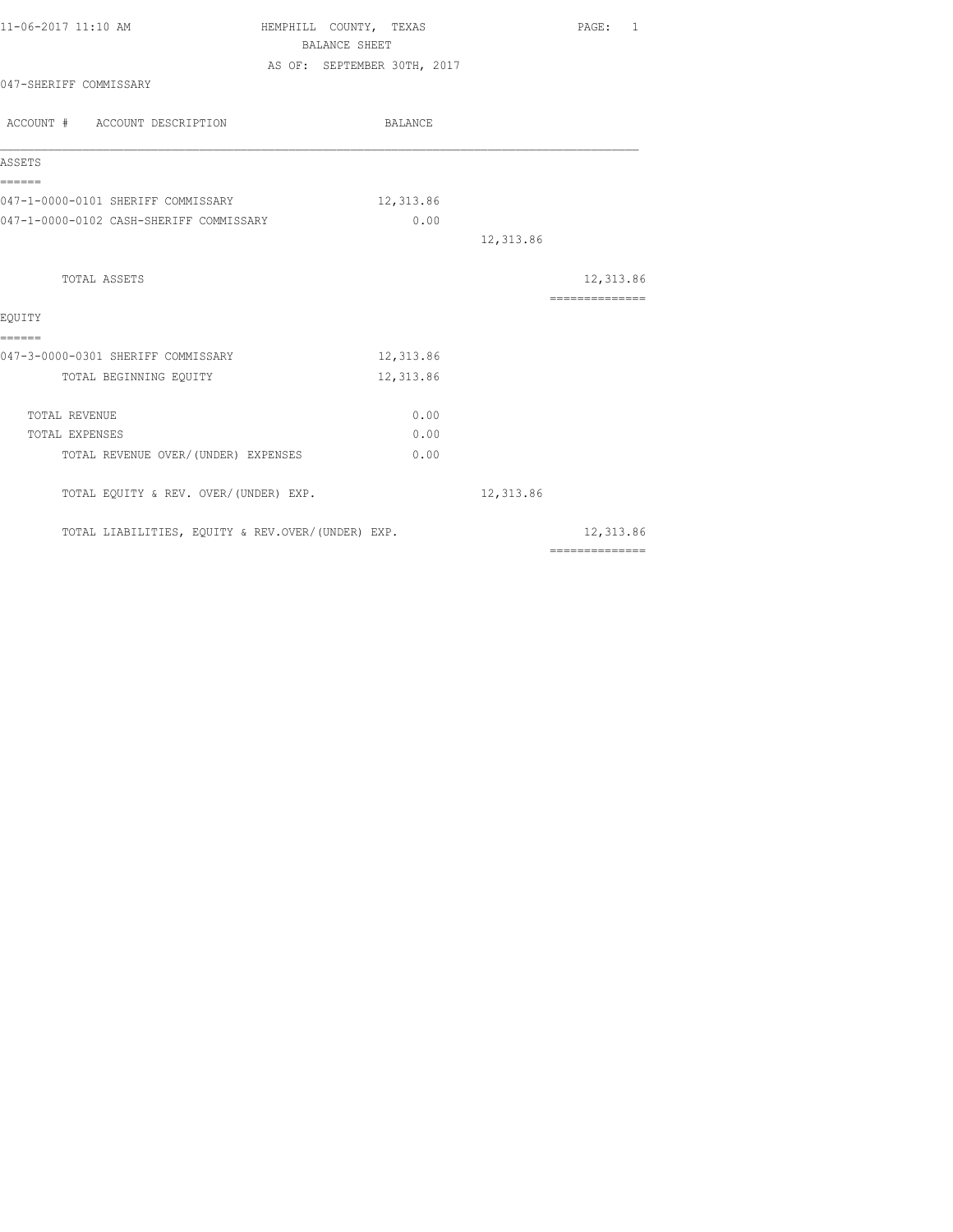| 11-06-2017 11:10 AM | HEMPHILL COUNTY, TEXAS |                             |  | PAGE: |  |
|---------------------|------------------------|-----------------------------|--|-------|--|
|                     |                        | BALANCE SHEET               |  |       |  |
|                     |                        | AS OF: SEPTEMBER 30TH, 2017 |  |       |  |
| 048-SHERIFF SEIZURE |                        |                             |  |       |  |
|                     |                        |                             |  |       |  |

| ACCOUNT # ACCOUNT DESCRIPTION                     | <b>BALANCE</b> |          |                            |
|---------------------------------------------------|----------------|----------|----------------------------|
| ASSETS                                            |                |          |                            |
| ======<br>048-1-0000-0102 CASH                    | 5,309.47       |          |                            |
|                                                   |                | 5,309.47 |                            |
| TOTAL ASSETS                                      |                |          | 5,309.47<br>============== |
| EOUITY<br>======                                  |                |          |                            |
| 048-3-0000-0301 FUND BALANCE                      | 5,309.47       |          |                            |
| TOTAL BEGINNING EQUITY                            | 5,309.47       |          |                            |
| <b>TOTAL REVENUE</b>                              | 0.00           |          |                            |
| TOTAL EXPENSES                                    | 0.00           |          |                            |
| TOTAL REVENUE OVER/(UNDER) EXPENSES               | 0.00           |          |                            |
| TOTAL EQUITY & REV. OVER/(UNDER) EXP.             |                | 5,309.47 |                            |
| TOTAL LIABILITIES, EQUITY & REV.OVER/(UNDER) EXP. |                |          | 5,309.47                   |
|                                                   |                |          | ==============             |